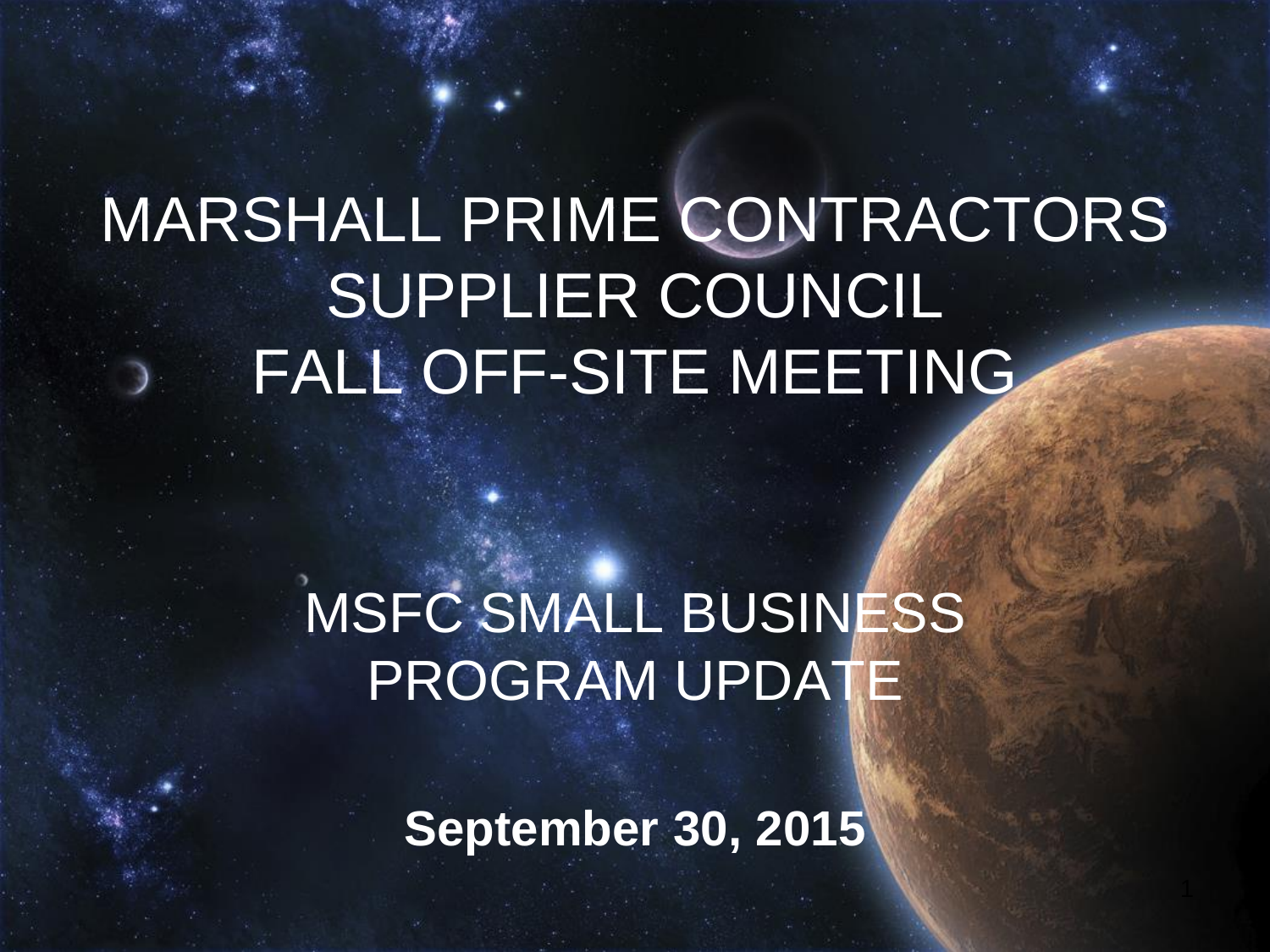# Metrics (Through September 30, 2014)

NASA

| <b>CATEGORIES</b> | <b>GOVT. %</b><br><b>GOALS</b> | <b>NASA %</b><br><b>GOALS</b> | <b>NASA \$</b><br><b>ACHIEVED</b> | <b>NASA %</b><br><b>ACHIEVED</b> | <b>MSFC %</b><br><b>GOALS</b> | <b>MSFC \$</b><br><b>ACHIEVED</b> | <b>MSFC %</b><br><b>ACHIEVED</b> | % OF<br><b>AGENCY</b> |
|-------------------|--------------------------------|-------------------------------|-----------------------------------|----------------------------------|-------------------------------|-----------------------------------|----------------------------------|-----------------------|
|                   |                                |                               |                                   |                                  |                               |                                   |                                  |                       |
| PROC. \$          |                                |                               | \$13,564.9M                       |                                  |                               | \$1,844.5M                        |                                  | 13.6%                 |
|                   |                                |                               |                                   |                                  |                               |                                   |                                  |                       |
| <b>SB</b>         | 23.0%                          | 19.7%                         | \$2,491.3M                        | 18.4%                            | 9.1%                          | \$293.5M                          | 15.9%                            | 11.8%                 |
|                   |                                |                               |                                   |                                  |                               |                                   |                                  |                       |
| <b>SDB</b>        | 5.0%                           | 5.0%                          | \$1,218.9M                        | 9.0%                             | 3.6%                          | \$111.6M                          | 6.1%                             | 9.2%                  |
|                   |                                |                               |                                   |                                  |                               |                                   |                                  |                       |
| <b>HUBZone</b>    | 3.0%                           | 3.0%                          | \$117.5M                          | 0.9%                             | 0.3%                          | \$42.4M                           | 2.3%                             | 36.0%                 |
|                   |                                |                               |                                   |                                  |                               |                                   |                                  |                       |
| <b>WOSB</b>       | 5.0%                           | 5.0%                          | \$448.3M                          | 3.3%                             | 1.1%                          | \$64.8M                           | 3.5%                             | 14.5%                 |
|                   |                                |                               |                                   |                                  |                               |                                   |                                  |                       |
| <b>SDVO SB</b>    | 3.0%                           | 3.0%                          | \$78.1M                           | 0.6%                             | 1.0%                          | \$36.3M                           | 2.0%                             | 46.5%                 |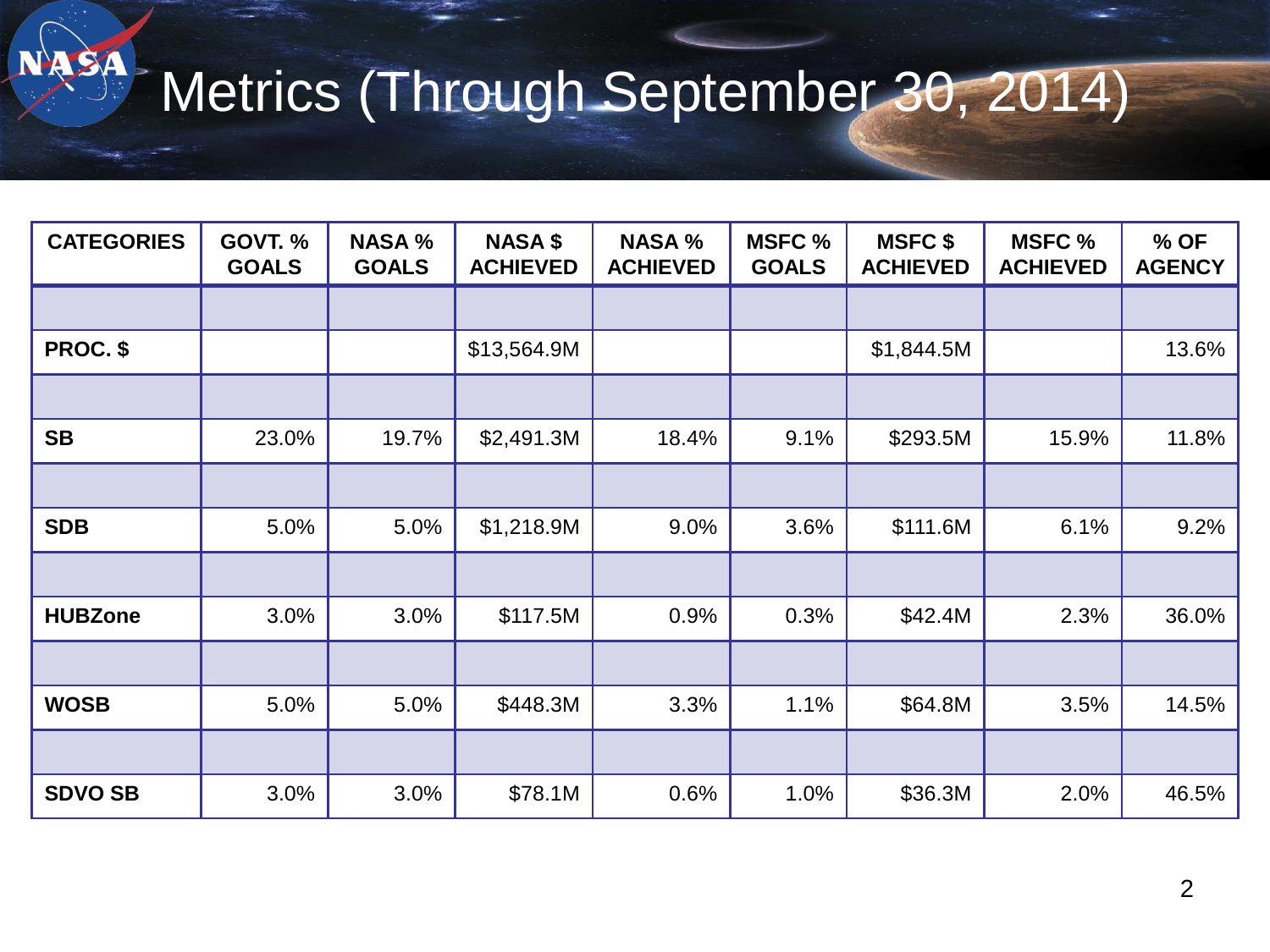## FY 2014 NASA & MSFC Cumulative Subcontracting Dollars

| <b>CATEGORIES</b>              | <b>NASA</b><br>% GOALS | <b>NASA</b><br><b>\$ ACHIEVED</b>  | <b>NASA</b><br>% ACHIEVED | <b>MSFC</b><br><b>\$ ACHIEVED</b> | <b>MSFC</b><br>% ACHIEVED |
|--------------------------------|------------------------|------------------------------------|---------------------------|-----------------------------------|---------------------------|
| <b>Total</b><br>Subcontracting |                        | \$5,709.5M                         |                           | \$537.2M                          |                           |
| <b>SB</b>                      | 36%                    | \$2,321.1M                         | 40.7%                     | \$350.6M                          | 65.3%                     |
| <b>SDB</b>                     | 5%                     | $\mathcal{S}$<br>701.2M            | 12.3%                     | $\mathbb{S}$<br>73.7M             | 13.7%                     |
| <b>WOSB</b>                    | 5%                     | $\mathfrak{S}$<br>573.2M           | 10.0%                     | $\mathfrak{L}$<br>93.6M           | 17.4%                     |
| <b>HUBZone SB</b>              | 3%                     | $\mathcal{S}$<br>114.8M            | 2.0%                      | $\mathbb{S}$<br>13.4M             | 2.5%                      |
| <b>VOSB</b>                    | <b>NA</b>              | $\mathfrak{L}$<br>283.7M           | 5.0%                      | $\mathbb{S}$<br>29.6M             | 5.5%                      |
| <b>SDVO SB</b>                 | 3%                     | $\mathfrak{S}$<br>170.5M           | 3.0%                      | $\mathbb{S}$<br>21.1M             | 3.9%                      |
| <b>HBCU/MSI</b>                | <b>NA</b>              | $\boldsymbol{\mathsf{S}}$<br>12.2M | 0.2%                      | $\mathcal{L}$<br>1.2M             | 0.2%                      |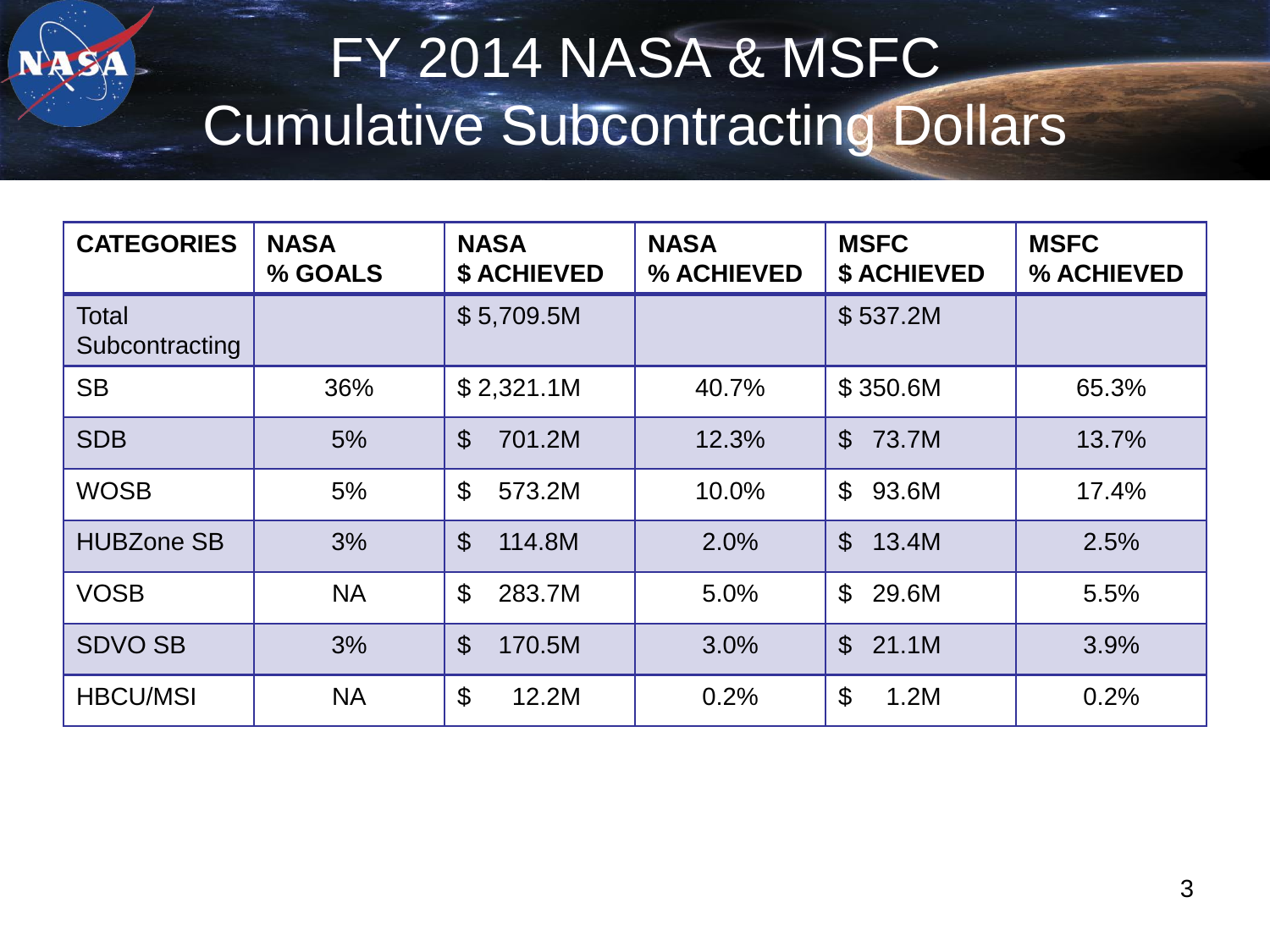

| <b>CATEGORIES</b> | <b>NASA</b><br><b>\$ ACHIEVED</b>   | <b>NASA</b><br>% ACHIEVED | <b>MSFC</b><br><b>\$ ACHIEVED</b> | <b>MSFC</b><br>% ACHIEVED |
|-------------------|-------------------------------------|---------------------------|-----------------------------------|---------------------------|
| Proc.             | \$13,564.9M                         |                           | \$1,844.5M                        |                           |
| <b>SB</b>         | \$4,812.4M                          | 35.5%                     | 644.2M<br>$\mathbb S$             | 34.9%                     |
| <b>SDB</b>        | \$1,920.1M                          | 14.2%                     | 185.3M<br>$\mathfrak{L}$          | 10.0%                     |
| <b>WOSB</b>       | 1,021.5M<br>$\mathbb S$             | 7.5%                      | $\mathfrak{L}$<br>158.4M          | 8.6%                      |
| <b>HUBZone SB</b> | 232.3M<br>$\boldsymbol{\mathsf{S}}$ | 1.7%                      | $\mathcal{S}$<br>55.8M            | 3.0%                      |
| <b>SDVO SB</b>    | \$<br>248.6M                        | 1.8%                      | \$<br>57.4M                       | 3.1%                      |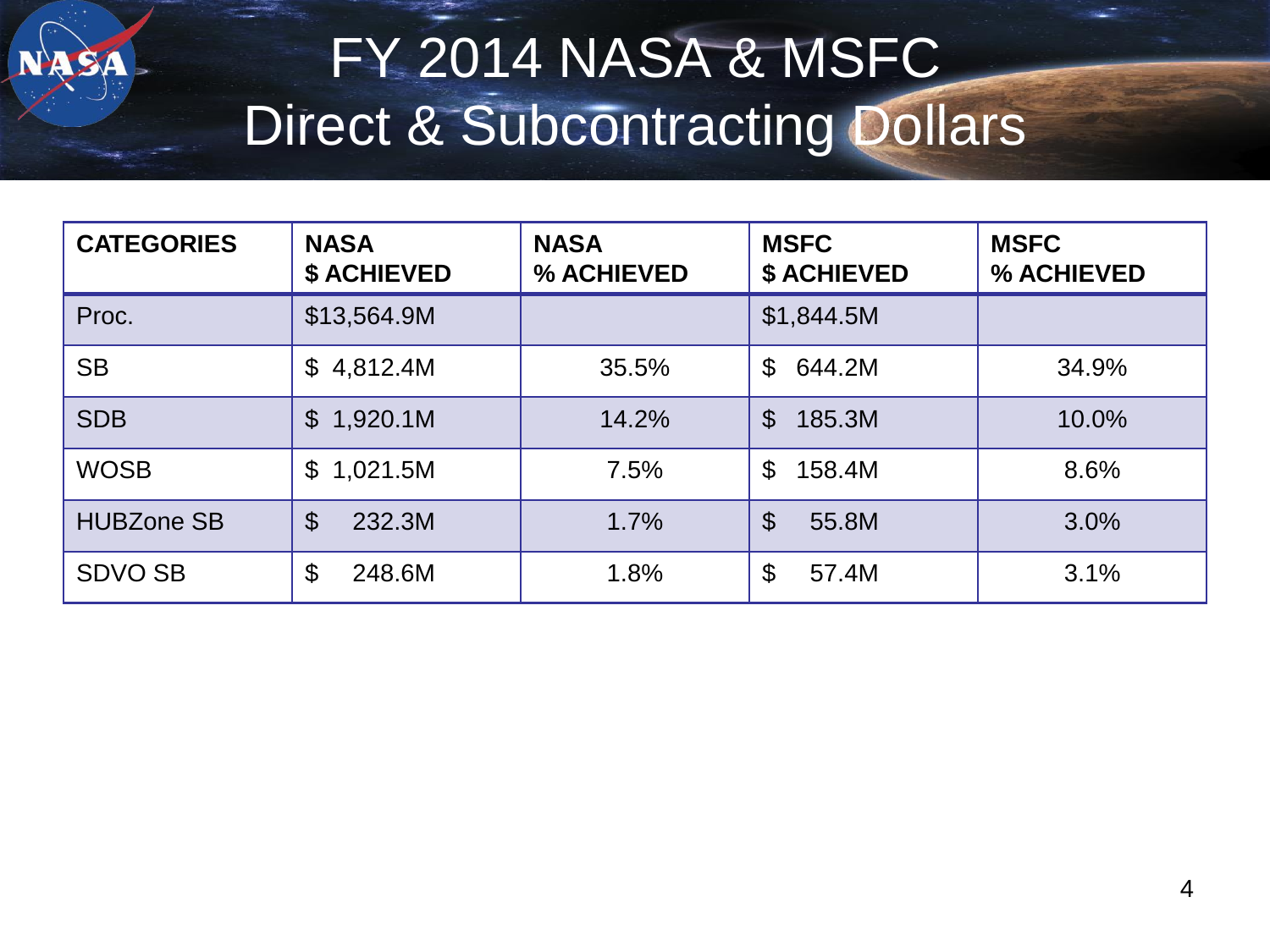

# Metrics (Through August 31, 2015)

| <b>CATEGORIES</b> | <b>GOVT. %</b><br><b>GOALS</b> | <b>NASA %</b><br><b>GOALS</b> | <b>NASA \$</b><br><b>ACHIEVED</b> | <b>NASA %</b><br><b>ACHIEVED</b> | <b>MSFC %</b><br><b>GOALS</b> | <b>MSFC \$</b><br><b>ACHIEVED</b> | <b>MSFC %</b><br><b>ACHIEVED</b> | % OF<br><b>AGENCY</b> |
|-------------------|--------------------------------|-------------------------------|-----------------------------------|----------------------------------|-------------------------------|-----------------------------------|----------------------------------|-----------------------|
|                   |                                |                               |                                   |                                  |                               |                                   |                                  |                       |
| PROC. \$          |                                |                               | \$13,313.9M                       |                                  |                               | \$1,816.7M                        |                                  | 13.6%                 |
|                   |                                |                               |                                   |                                  |                               |                                   |                                  |                       |
| <b>SB</b>         | 23.0%                          | 17.0%                         | \$2,146.9M                        | 16.1%                            | 11.8%                         | \$244.3M                          | 13.4%                            | 11.3%                 |
|                   |                                |                               |                                   |                                  |                               |                                   |                                  |                       |
| <b>SDB</b>        | 5.0%                           | 5.0%                          | \$1,064.7M                        | 8.0%                             | 4.7%                          | \$104.7M                          | 5.8%                             | 9.8%                  |
|                   |                                |                               |                                   |                                  |                               |                                   |                                  |                       |
| <b>HUBZone</b>    | 3.0%                           | 3.0%                          | \$74.9M                           | 0.6%                             | 0.3%                          | \$35.7M                           | 2.0%                             | 47.7%                 |
|                   |                                |                               |                                   |                                  |                               |                                   |                                  |                       |
| <b>WOSB</b>       | 5.0%                           | 5.0%                          | \$428.2M                          | 3.2%                             | 1.7%                          | \$58.5M                           | 3.2%                             | 13.7%                 |
|                   |                                |                               |                                   |                                  |                               |                                   |                                  |                       |
| <b>SDVO SB</b>    | 3.0%                           | 3.0%                          | \$87.1M                           | 0.7%                             | 1.7%                          | \$40.9M                           | 2.3 %                            | 47.0%                 |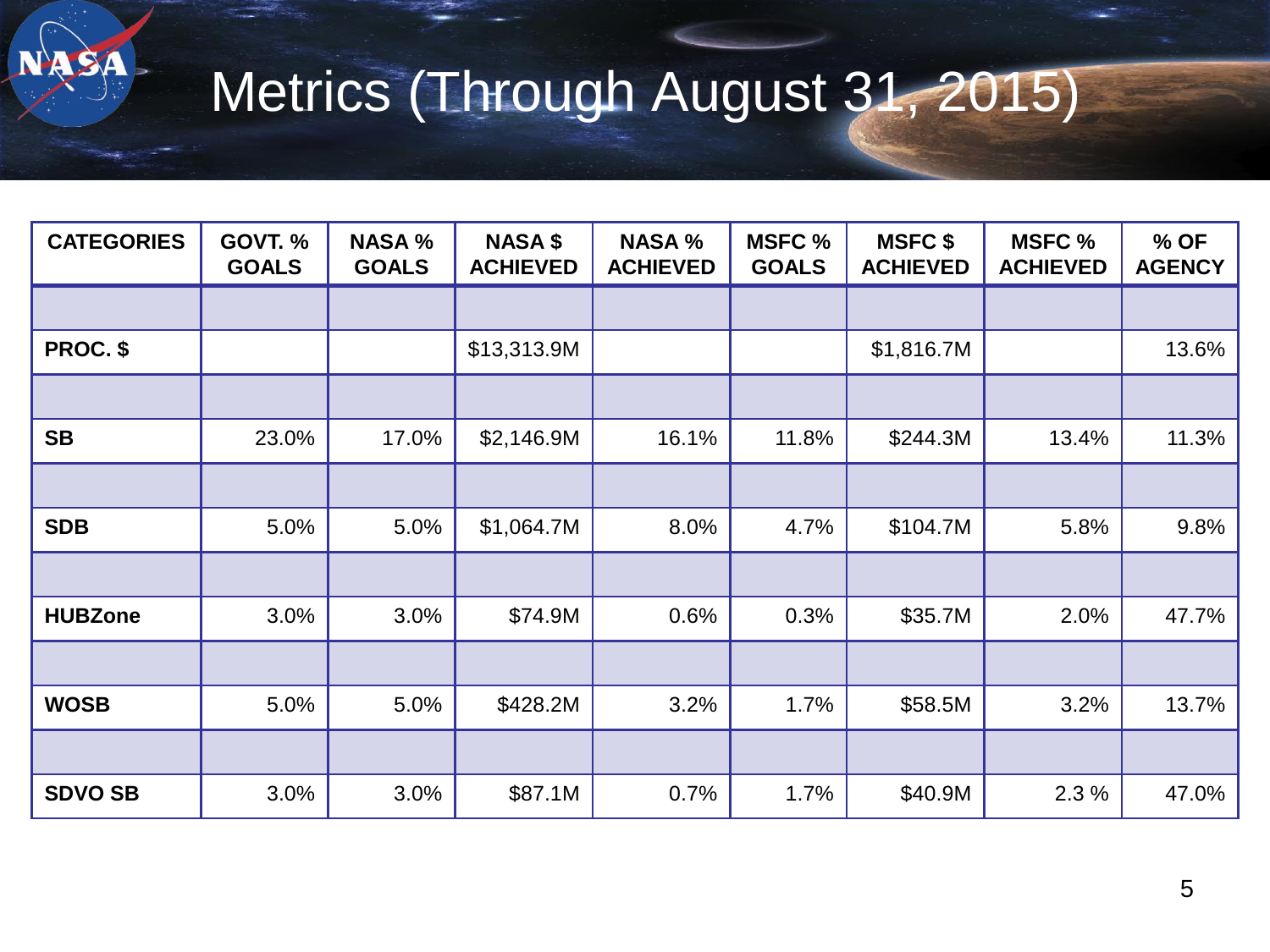# MSFC FY14 Top 10 Prime Contracts

NASA

| NO.            | <b>PRIME</b>          | <b>CONTRACT#</b> | <b>CONTRACT TITLE</b>                       | <b>CLASS.</b>        | <b>\$ OBLIGATED</b> |
|----------------|-----------------------|------------------|---------------------------------------------|----------------------|---------------------|
| $\mathbf 1$    | <b>Boeing</b>         | NNM07AB03C       | <b>SLS Stages</b>                           | <b>LB</b>            | \$638.3M            |
| 2              | <b>Orbital ATK</b>    | NNM07AA75C       | <b>SLS Booster</b>                          | LB                   | \$220.0M            |
| $\mathbf{3}$   | Aerojet Rocketdyne    | NNM06AB13C       | <b>SLS Engine</b>                           | <b>LB</b>            | \$175.0M            |
| $\overline{4}$ | <b>Jacobs</b>         | NNM12AA41C       | <b>Engineering Services</b>                 | LB                   | \$96.2M             |
| $5\phantom{1}$ | Jacobs                | NNM09AA20C       | <b>MAF Support</b>                          | <b>LB</b>            | \$72.3M             |
| 6              | <b>Dynetics</b>       | NNM10AA03C       | <b>IT Services</b>                          | <b>SB</b>            | \$54.8M             |
| $\overline{7}$ | Smithsonian           | NAS8-03060       | <b>Chandra Science Center</b>               | <b>LB</b>            | \$54.3M             |
| 8              | <b>IPC</b>            | NNM08AA20C       | Engineering Technician & Trade              | SDB/WOSB/<br>8(a)/HZ | \$41.3M             |
| 9              | <b>Boeing</b>         | NNM12AA82C       | <b>SLS Interim Cryogenic Propulsion</b>     | <b>LB</b>            | \$30.0M             |
| 10             | <b>Teledyne Brown</b> | NNM13AA29C       | <b>Mission Operations &amp; Integration</b> | LB                   | \$24.8M             |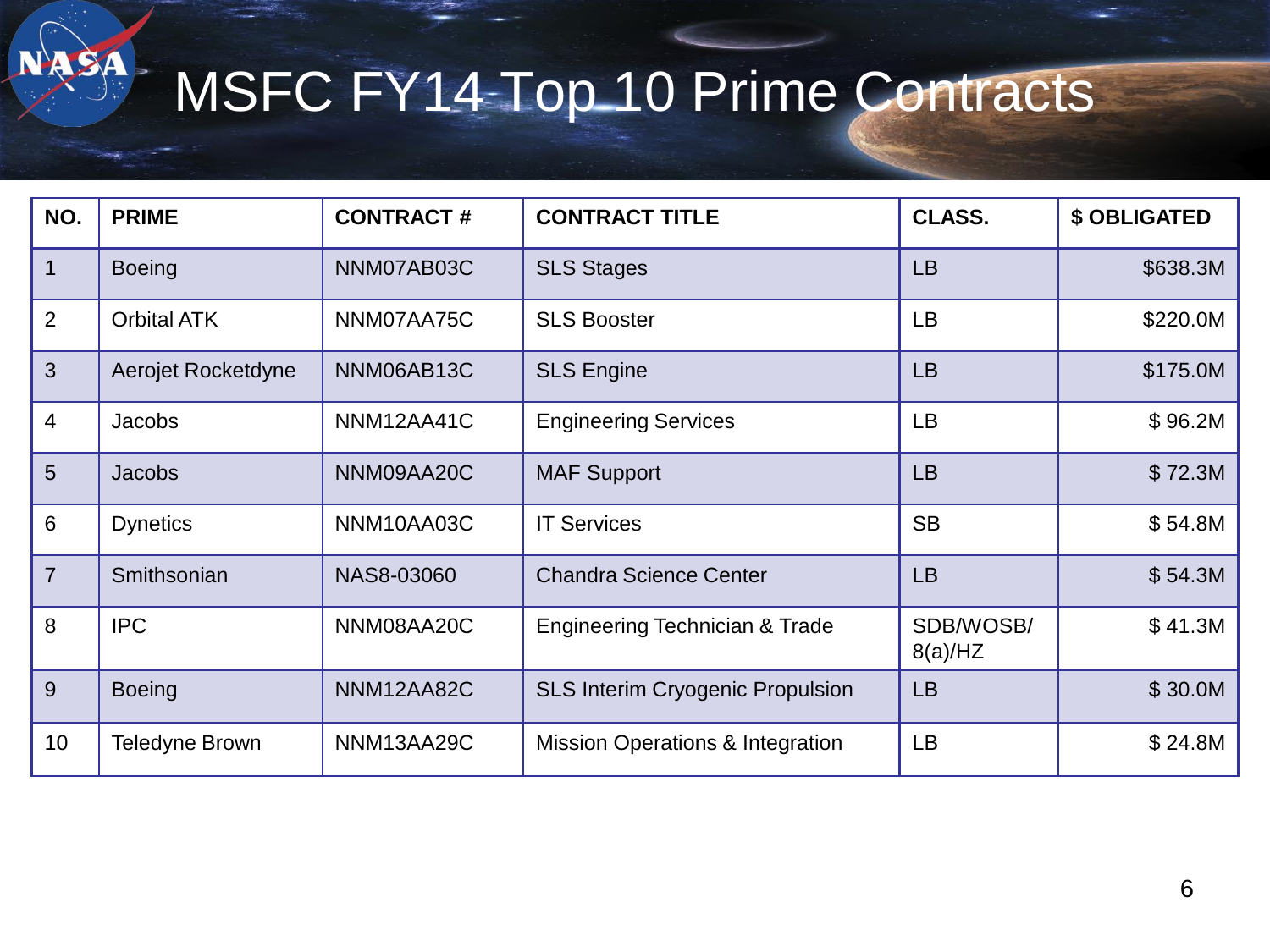### Space Launch System (SLS FY 2011-2015 Contract Funding)

| <b>CATEGORIES</b> | FY 2011    | FY 2012    | FY 2013    | <b>FY 2014</b> | <b>*FY 2015</b> |
|-------------------|------------|------------|------------|----------------|-----------------|
| Proc. \$          | \$2,019.4M | \$1,958.5M | \$1,725.8M | \$1,844.5M     | \$1,806.1M      |
| SLS \$            | \$1,118.8M | \$1.092.9M | 906.2M     | \$1,101.8M     | \$1,155.1M      |
| % of Total        | 55.4%      | 55.8%      | 52.5%      | 59.7%          | 64.0%           |

\*Contract funding through August 31, 2015.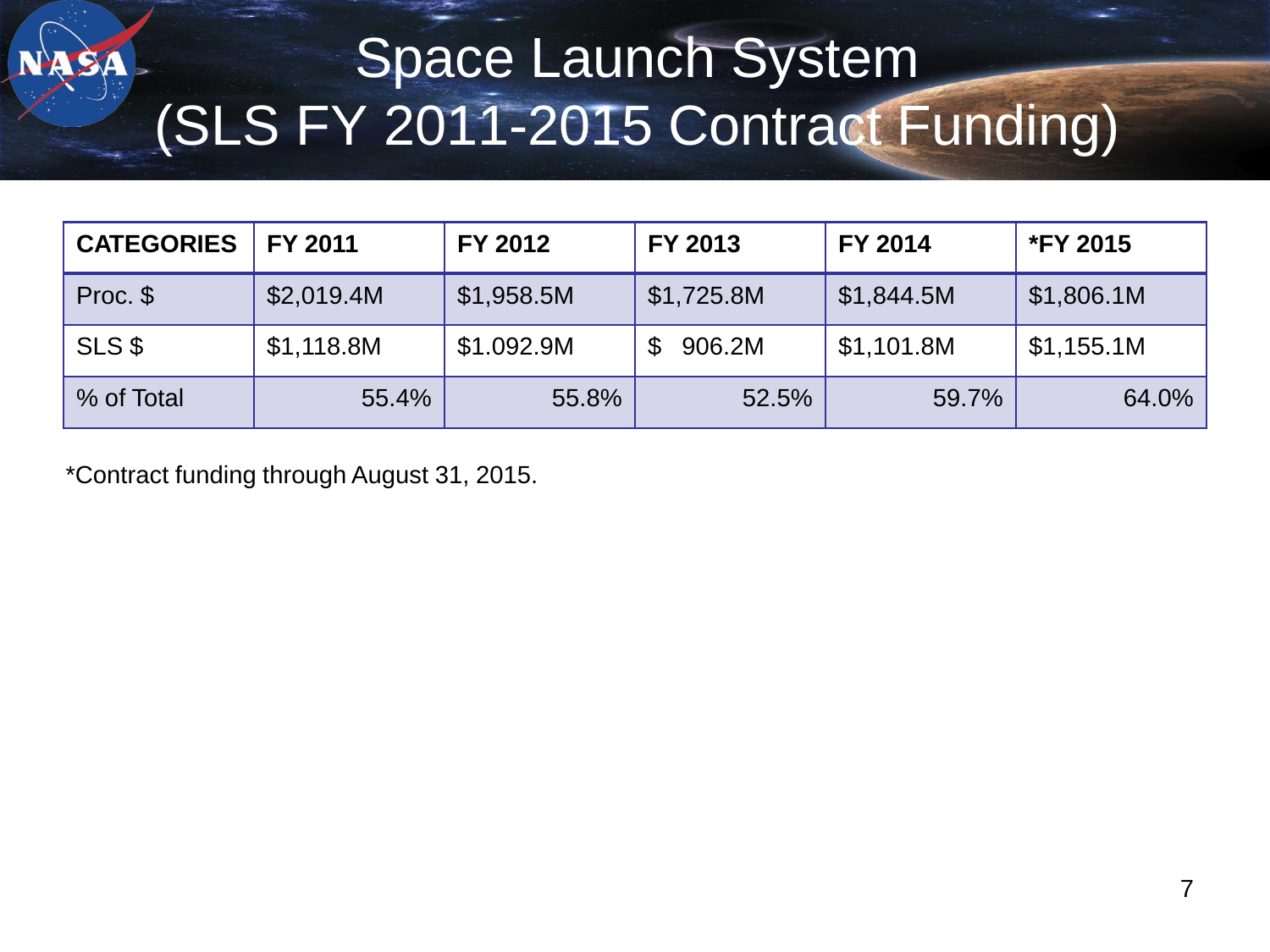

# MSFC FY 2015 Highlights – Hosted Outreach Events

- Hosting of the Marshall Small Business Alliance (MSBA) meeting in February.
- Co-hosting of the Montgomery Supplier Conference in April.
- Hosting of the Supplier Conference featuring AS9100C suppliers in June.
- Co-hosting of the New Orleans Small Business Forum in New Orleans, LA in August.
- Hosting of the HBCU & MSI Partnerships Meeting in September.
- Hosting of the MSFC FY 2015 Industry & Advocates Award Ceremony in September.
- Hosting of the MSBA meeting in September.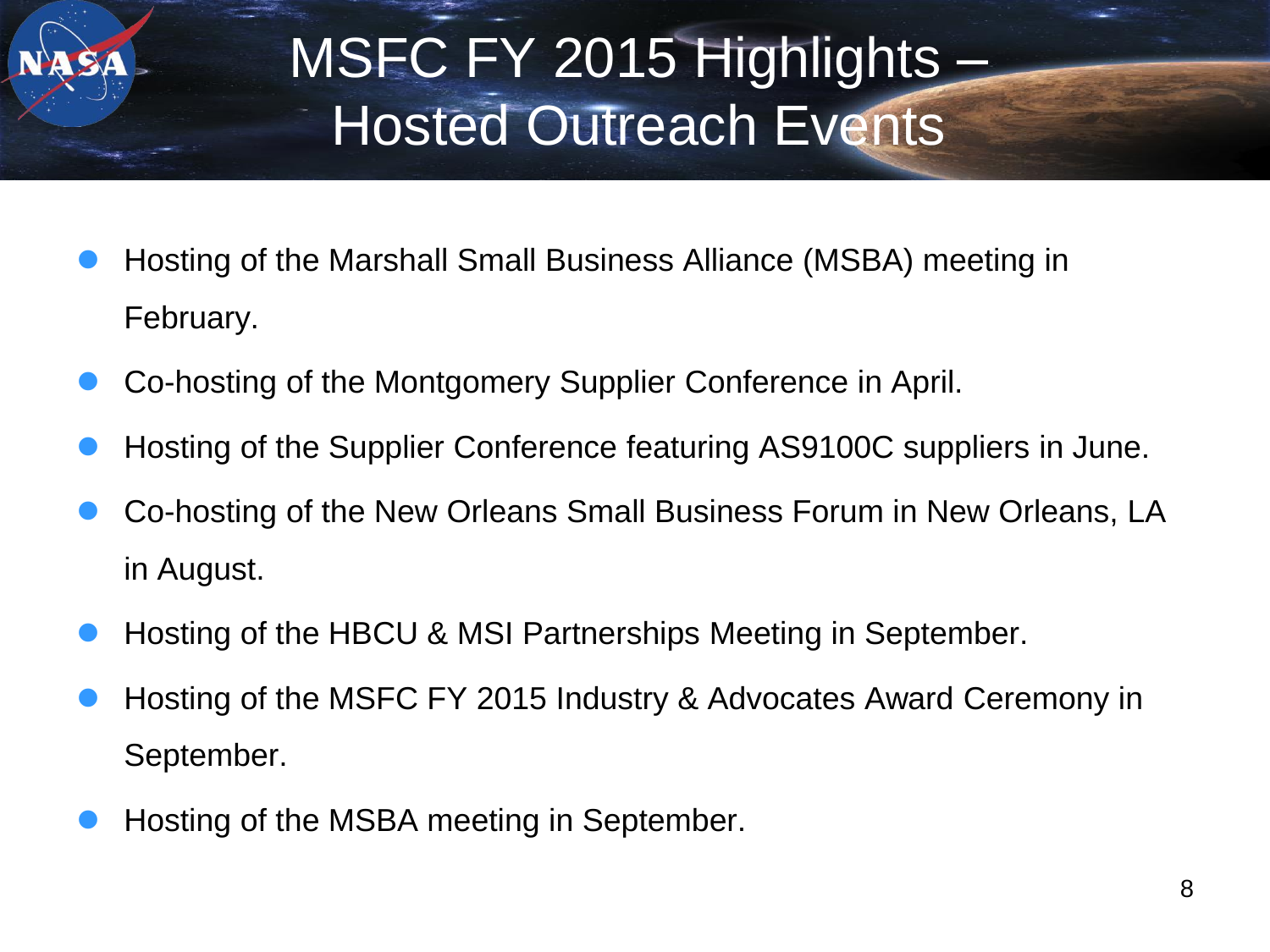### MSFC FY 2015 Highlights – Large Business Prime Contractor Visits

- Aerojet Rocketdyne Space Launch System Engine Management Team at their De Soto Facility in Canoga Park, CA in April.
- Jacobs Engineering and Science Services and Skills Augmentation (ESSSA) Management Team at their Huntsville location in April.
- Teledyne Brown Engineering (TBE) Management Team at their Huntsville location in June.
- United Launch Alliance Management Team at their Centennial, CO location in June.
- Boeing SLS Management Team at their Huntsville location in September.
- Orbital ATK SLS Booster Management Team meeting at their Promontory, UT location in September.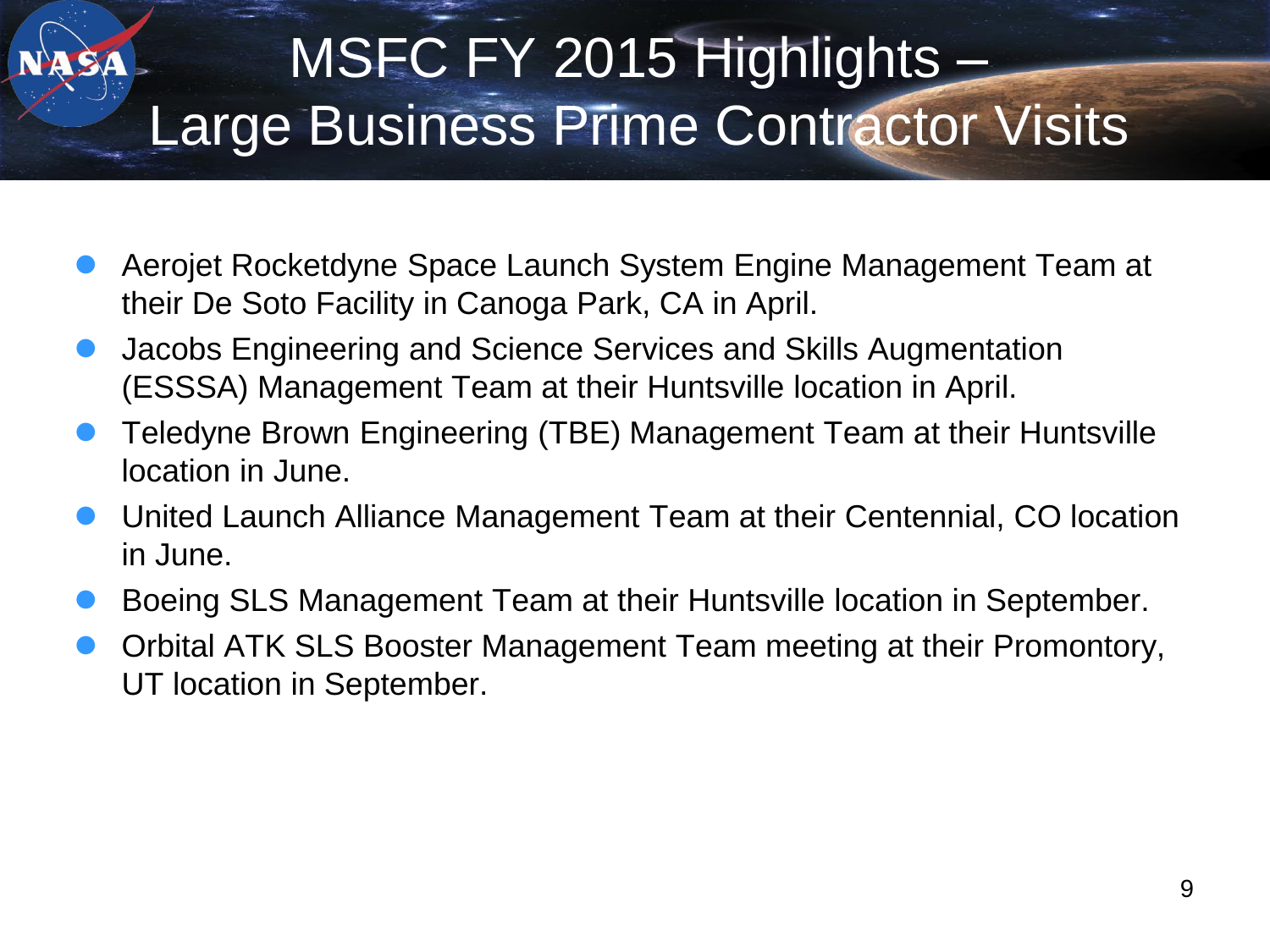# MSFC FY 2015 Highlights – Mentor Protégé Agreement Signings

- Jacobs and Linc Research, a HUBZone Certified SB under the ESSSA Contract in December.
- TBE and the University of Nevada Las Vegas, a Minority Serving Institution under the Mission Operations & Integration (MOI) Contract in July.
- TBE and Alabama State, a Historically Black College & University under the MOI Contract in July.
- Aerojet Rocketdyne and ICO Rally, a HUBZone Certified WOSB under the Space Launce System Engine Contract in September.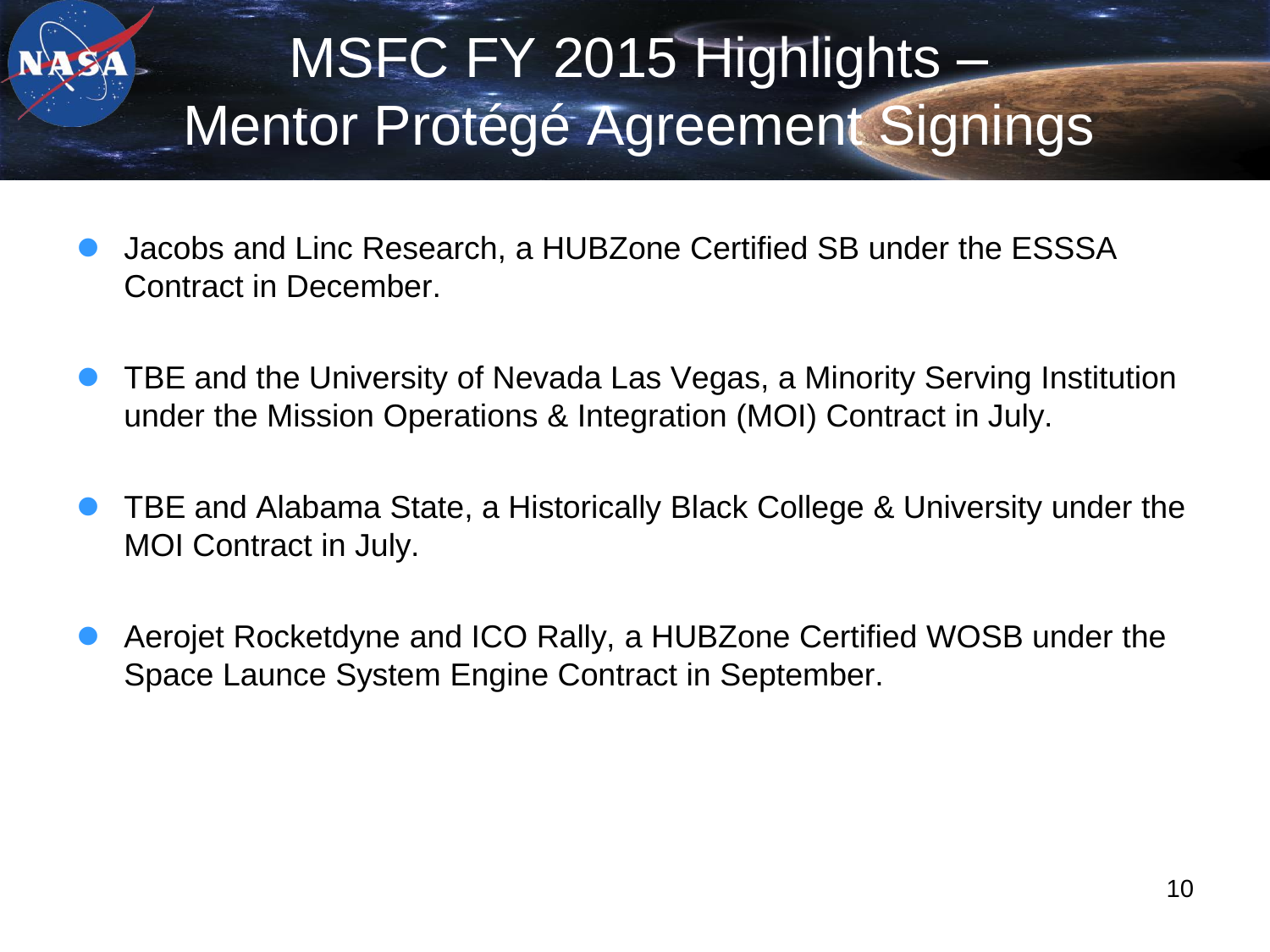# MSFC 36-Month Acquisition Forecast

NASA

| <b>POP</b><br><b>EXPIRES</b> | <b>INCUMBENT</b>            | <b>CONTRACT</b> | <b>TITLE</b>                                                               | <b>NAICS CODE</b> | <b>PREVIOUS</b><br><b>COMPETITION</b> | <b>RFP RELEASE</b>        |
|------------------------------|-----------------------------|-----------------|----------------------------------------------------------------------------|-------------------|---------------------------------------|---------------------------|
| 02/28/2016                   | <b>KAYA Associates</b>      | NNM11AA39C      | On-Site Architect<br><b>Engineering Design Services</b>                    | 541330            | 8(a) Competition                      | Second QTR<br><b>FY16</b> |
| 03/08/2016                   | <b>Great Southern</b>       | NNM11AA25C      | Architect Engineering for<br>Miscellaneous Environmental 541330<br>Studies |                   | <b>SB Set-Aside</b>                   | First QTR FY16            |
| 04/30/2016                   | Al-Razaq Computing          | NNM11AA30C      | Acquisition and Business<br>Support Services                               | 561210            | <b>SB Set-Aside</b>                   | First QTR FY16            |
| 12/31/2016                   | <b>Excalibur Associates</b> | NNM12AA08C      | Protective Services for MSFC<br>and MAF                                    | 561612            | <b>GSA SB Reserve</b>                 | Third QTR FY16            |
| 01/31/2017                   | <b>Bastion Technology</b>   | NNM07AA74C      | Safety & Mission Assurance<br>Support Services                             | 541712            | <b>SB Set-Aside</b>                   | Third QTR FY16            |
| 01/31/2017                   | CH <sub>2</sub> M           | NNM12AA05C      | Logistics Support Services                                                 | 561210            | Full & Open                           | Third QTR FY16            |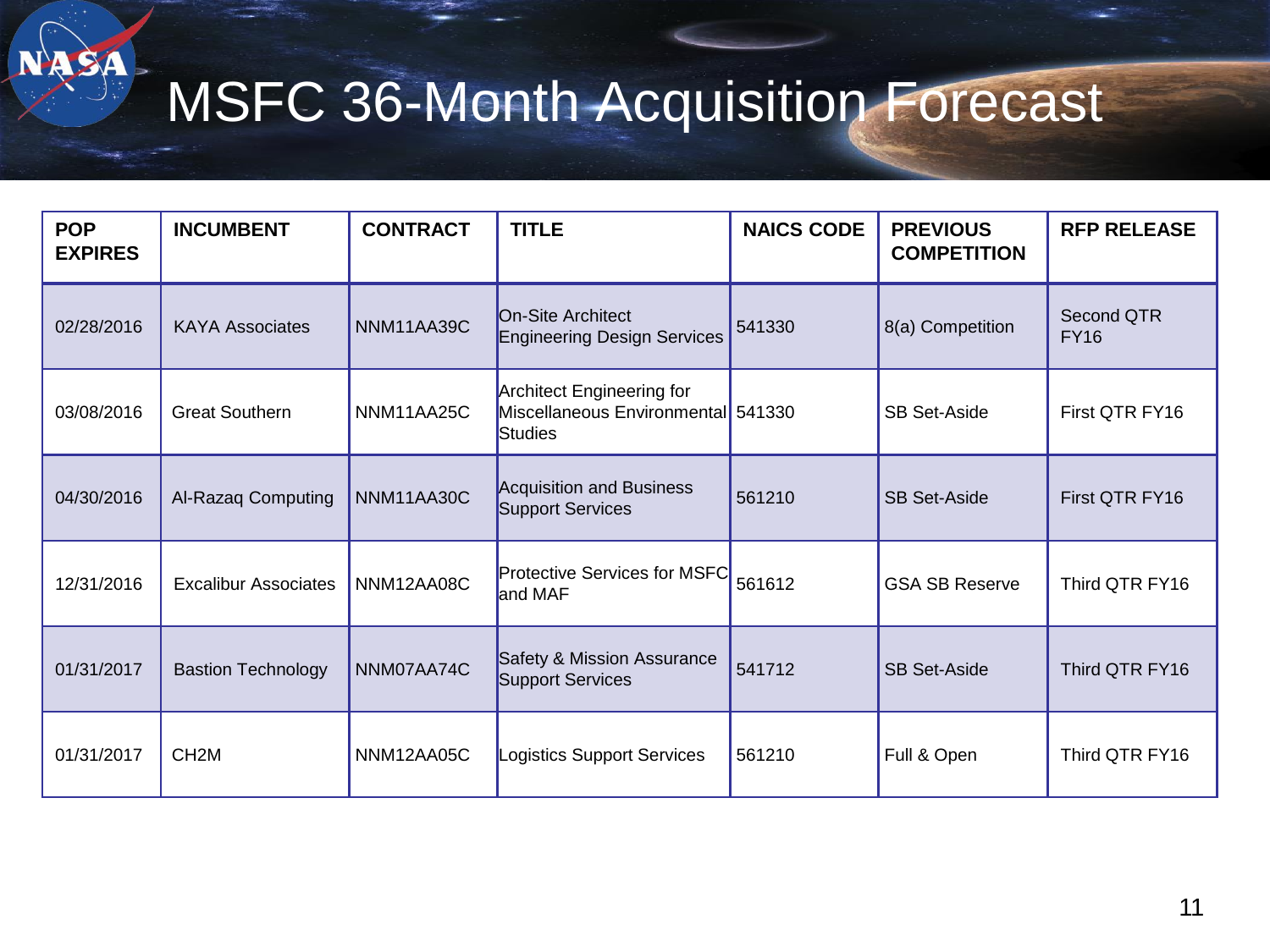#### MSFC 36-Month Acquisition Forecast NASA  $\blacktriangleright$ (Cont'd)

| <b>POP</b><br><b>EXPIRES</b> | <b>INCUMBENT</b>              | <b>CONTRACT</b> | <b>TITLE</b>                                                                | <b>NAICS CODE</b> | <b>PREVIOUS</b><br><b>COMPETITION</b> | <b>RFP RELEASE</b>        |
|------------------------------|-------------------------------|-----------------|-----------------------------------------------------------------------------|-------------------|---------------------------------------|---------------------------|
| 03/31/2017                   | <b>COLSA</b><br>Corporation   | NNM12AA10C      | Huntsville Operation<br>Support Center Support                              | 541712            | <b>SB Set-Aside</b>                   | Third QTR FY16            |
| 05/31/2017                   | CH <sub>2</sub> M             | NNM10AA17C      | <b>A&amp;E</b> Environmental<br>Services                                    | 541330            | Full & Open                           | First QTR FY17            |
| 06/03/2017                   | <b>GMC-Merrick JV</b>         | NNM12AA49C      | <b>Architect Engineering for</b><br>Miscellaneous Studies &<br>Design Tasks | 541330            | Full & Open                           | First QTR FY17            |
| 07/31/2017                   | Jacobs                        | NNM12AA41C      | Engineering & Science<br>Services & Skills<br>Augmentation                  | 561210            | Full & Open                           | First QTR FY17            |
| 09/30/2017                   | <b>Analytical Services</b>    | NNM12AA53C      | Office of Strategic Analysis<br>& Communication Support<br>Services         | 541712            | <b>GSA SB Reserve</b>                 | Second QTR<br><b>FY17</b> |
| 02/28/2018                   | Teledyne Brown<br>Engineering | NNM13AA29C      | Mission Operation &<br>Integration                                          | 541712            | Full & Open                           | Third QTR FY17            |
| 10/31/2018                   | <b>HPM</b>                    | NNM13AA80C      | <b>Environmental Engineering</b><br>& Occupational Health                   | 621999            | <b>SB Set-Aside</b>                   | Second QTR<br><b>FY18</b> |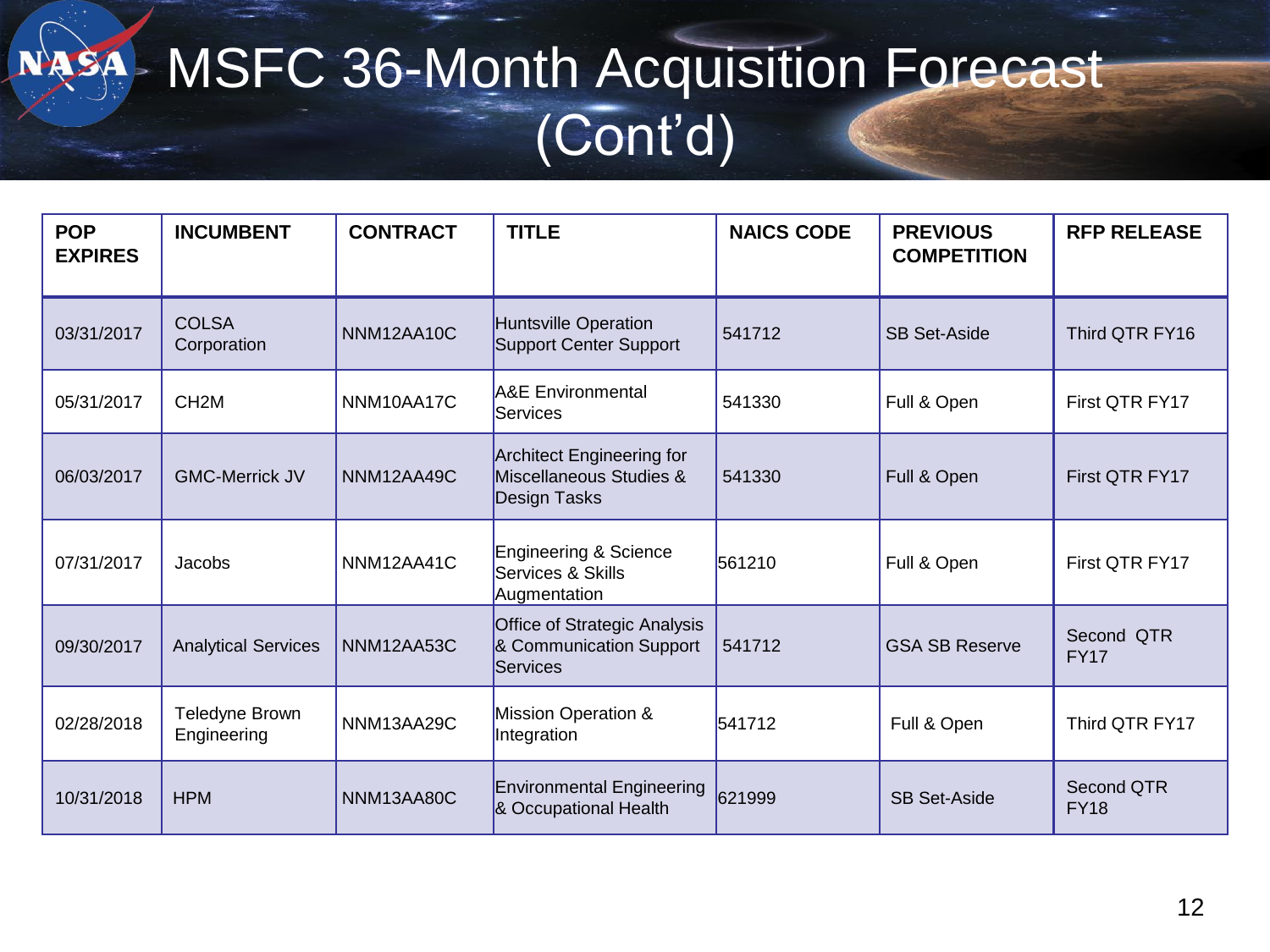# When Performing Market Research

- Identify appropriate NAICS code and corresponding size standard for both new and recurring requirements.
- Decisions to utilize GSA schedules will be made as early as possible to allow companies not on schedule an opportunity to apply.
- Issuance of sources sought notices:
	- Competitive determinations are influenced by responses.
	- ► Competitive set-aside types can change from one competition to another based on responses, and whether or not Agency and/or centers are meeting goals in SB sub-categories (i.e., HUBZone, SDVO SB, & WOSB).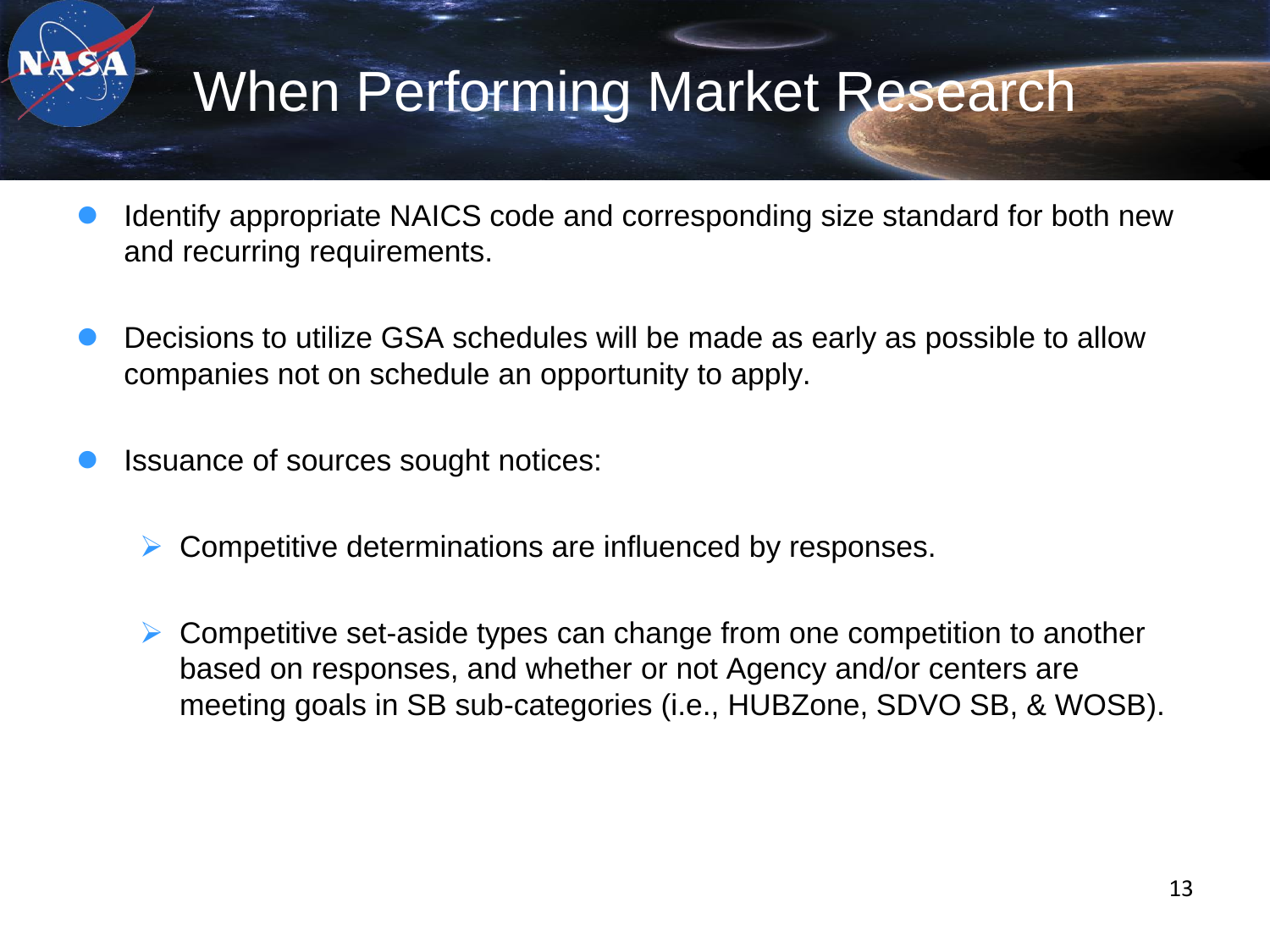

# **SB Acquisition Watch List**

| <b>TITLE</b>                                             | <b>INCUMBENT</b>            | <b>PREVIOUS</b><br><b>COMPETITION</b> | <b>RECOMPETE</b> |
|----------------------------------------------------------|-----------------------------|---------------------------------------|------------------|
| <b>Huntsville Operations Support</b><br>Center           | <b>COLSA</b>                | <b>SB Set-Aside</b>                   | <b>TBD</b>       |
| <b>Logistics Services</b>                                | CH <sub>2</sub> M           | Full & Open                           | <b>TBD</b>       |
| <b>On-site A&amp;E Design Services</b>                   | <b>KAYA Associates</b>      | 8(a) Competition                      | 8(a) competition |
| <b>Protective Services at MSFC</b><br>and MAF            | <b>Excalibur Associates</b> | <b>SB Set-Aside</b>                   | <b>TBD</b>       |
| <b>Safety &amp; Mission Assurance</b><br><b>Services</b> | <b>Bastion Technology</b>   | <b>SB Set-Aside</b>                   | <b>TBD</b>       |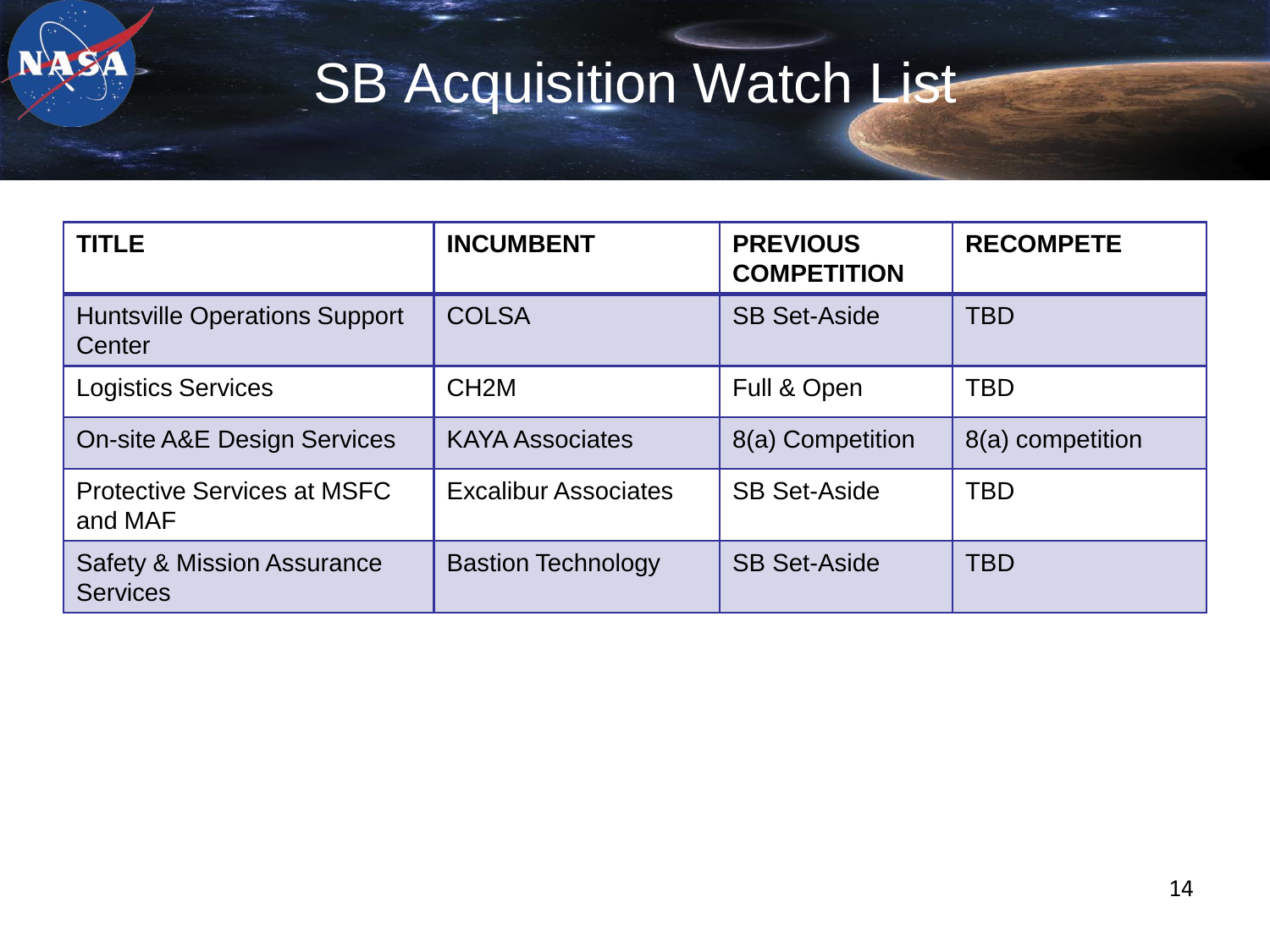# In Competition

**NASA** 

| <b>REQUIREMENTS</b>                                                     | <b>INCUMBENT</b>   | <b>COMPETITION</b>       |  |
|-------------------------------------------------------------------------|--------------------|--------------------------|--|
|                                                                         |                    |                          |  |
| Center-wide Administrative<br><b>Support Services</b>                   | Deltha-Critique JV | 8(a) Competition         |  |
|                                                                         |                    |                          |  |
| <b>Facility Operations &amp;</b><br><b>Maintenance Support Services</b> | <b>URS</b>         | Full & Open              |  |
|                                                                         |                    |                          |  |
| Marshall Information Technology<br><b>Services</b>                      | <b>Dynetics</b>    | <b>SDVO SB Set-Aside</b> |  |
|                                                                         |                    |                          |  |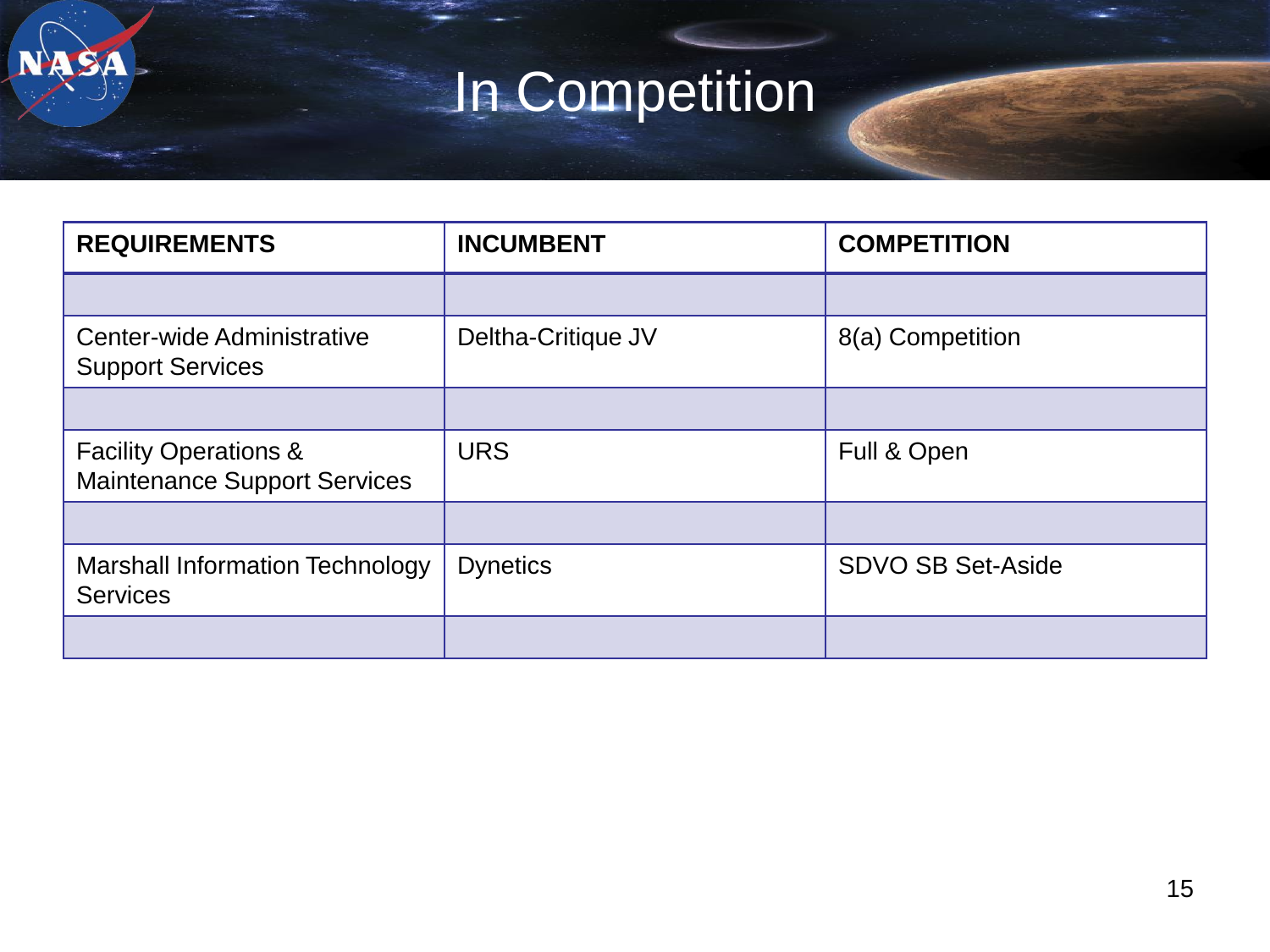#### MSFC Business Forum Initiative

- Created in January 2004 as a community outreach tool designed to:
	- $\triangleright$  Introduce the NASA marketplace to specific target areas around the country;
	- $\triangleright$  educate communities on the economic and technological impact of NASA Programs on our nation; and
	- $\triangleright$  promote the goals and objectives of the STEM Program to local schools in target areas.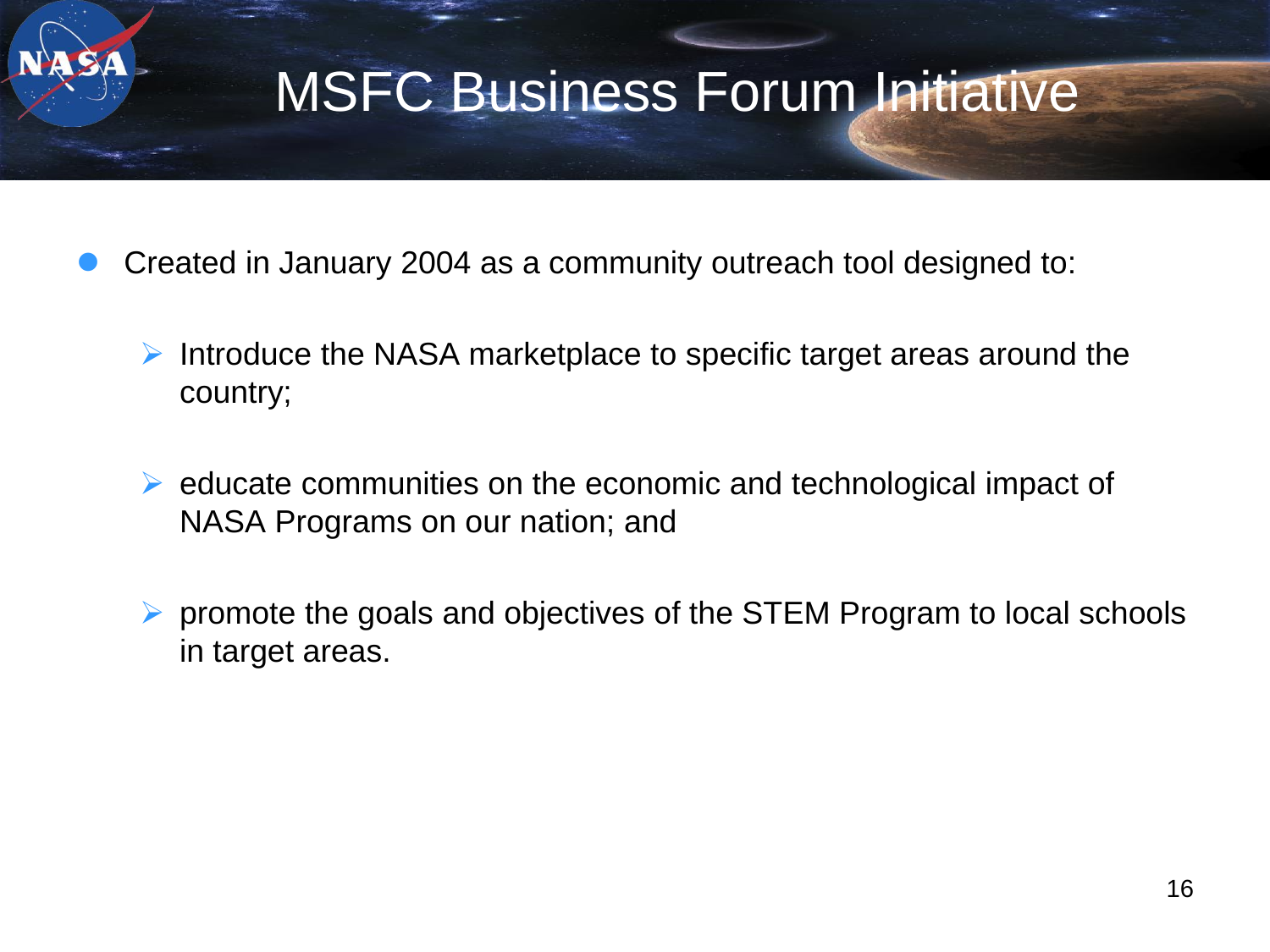

- Several forums are conducted each fiscal year.
- Targeted areas are those communities legislatively having political influence on future NASA budgets.
- Forums typically require two days; one day each for educational and business outreach.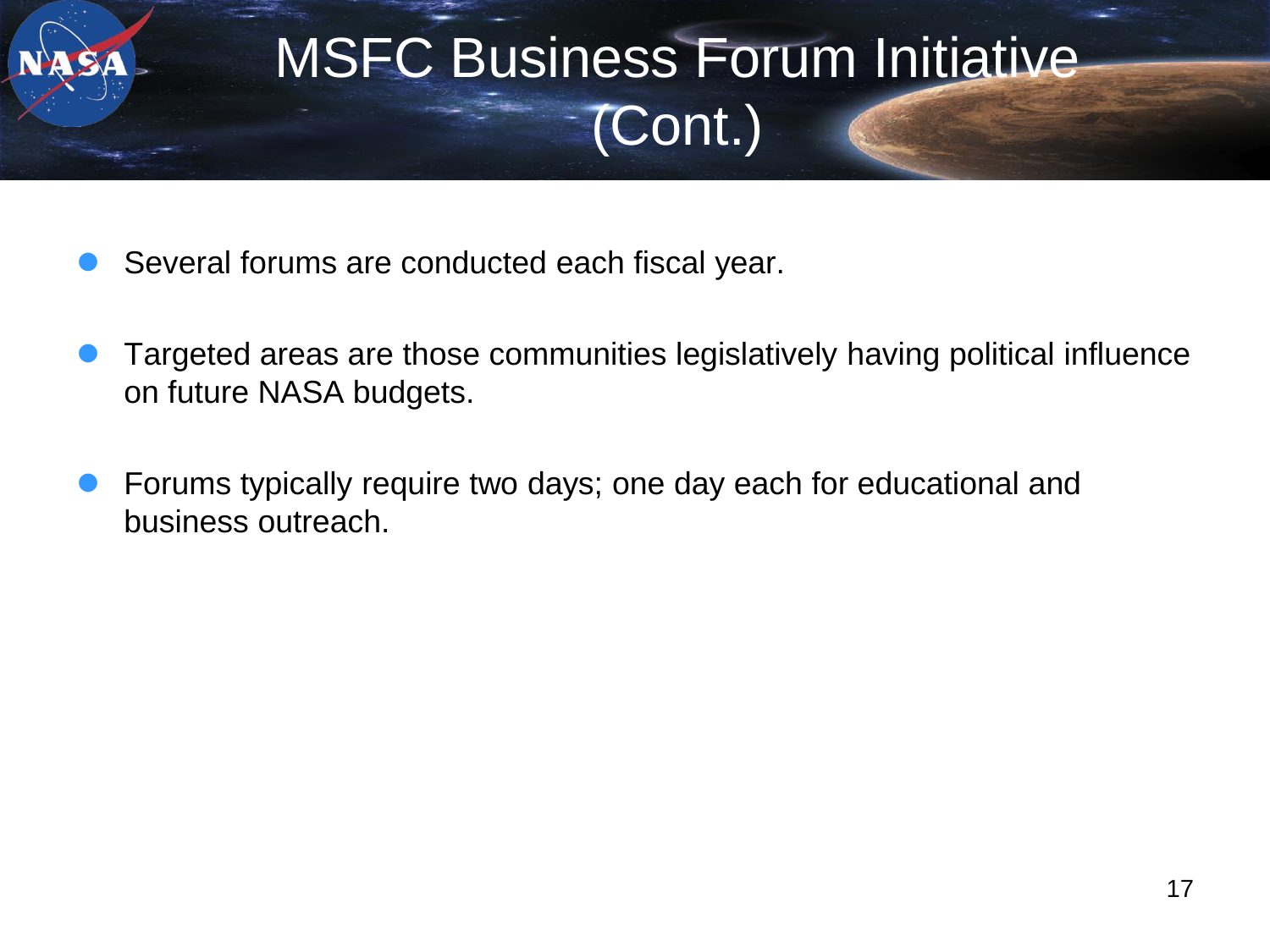

SA

| <b>DATE</b>       | <b>EVENT</b>                                                         | <b>LOCATION</b>  |
|-------------------|----------------------------------------------------------------------|------------------|
| <b>March 2003</b> | <b>Syracuse Business Forum</b>                                       | Syracuse, NY     |
| August 2003       | Hardware Development and Manufacturing<br><b>NASA Business Forum</b> | Guntersville, AL |
| September 2003    | <b>Montana NASA Business Forum</b>                                   | Missoula, MT     |
| September 2003    | <b>Spokane NASA Business Forum</b>                                   | Spokane, WA      |
| May 2004          | Northeast Alabama NASA Business Forum                                | Scottsboro, AL   |
| May 2004          | <b>Jackson Business Forum</b>                                        | Jackson, MS      |
| September 2004    | Northwest Alabama NASA Business Forum                                | Huntsville, AL   |
| <b>March 2005</b> | Kansas City NASA Business Forum                                      | Kansas City, MO  |
| May 2005          | <b>Montana NASA Business Forum</b>                                   | Missoula, MT     |
| <b>June 2005</b>  | <b>National Business Forum</b>                                       | New Orleans, LA  |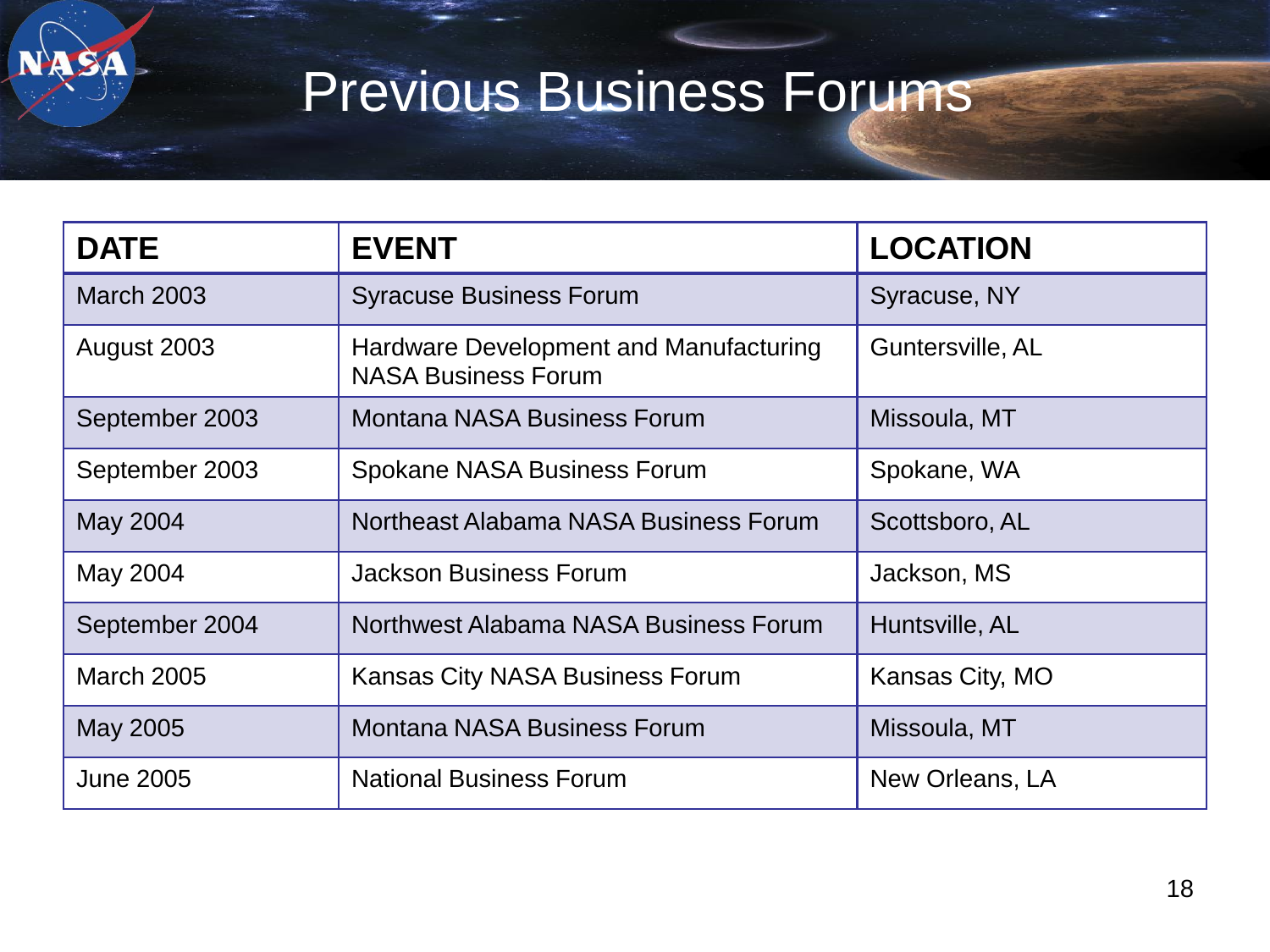# Previous Business Forums (Cont.)

ASA

| <b>DATE</b>   | <b>EVENT</b>                                                                     | <b>LOCATION</b> |
|---------------|----------------------------------------------------------------------------------|-----------------|
| August 2005   | <b>Thomasville Business Forum</b>                                                | Thomasville, AL |
| August 2005   | <b>Mobile Business Forum</b>                                                     | Mobile, AL      |
| November 2005 | Atlanta Business Forum                                                           | Atlanta, GA     |
| January 2006  | NASA Business Forum at the Mercedes<br>Plant                                     | Tuscaloosa, AL  |
| January 2006  | Pensacola NASA Business Forum                                                    | Pensacola, FL   |
| April 2006    | <b>Tucson NASA Business Forum</b>                                                | Tucson, AZ      |
| February 2008 | <b>Limestone County NASA Business Forum</b>                                      | Athens, AL      |
| May 2008      | <b>Historically Black College &amp; University NASA</b><br><b>Business Forum</b> | New Orleans, LA |
| August 2008   | <b>Scottsboro Business Forum</b>                                                 | Scottsboro, AL  |
| August 2008   | <b>Thomasville Business Forum</b>                                                | Thomasville, AL |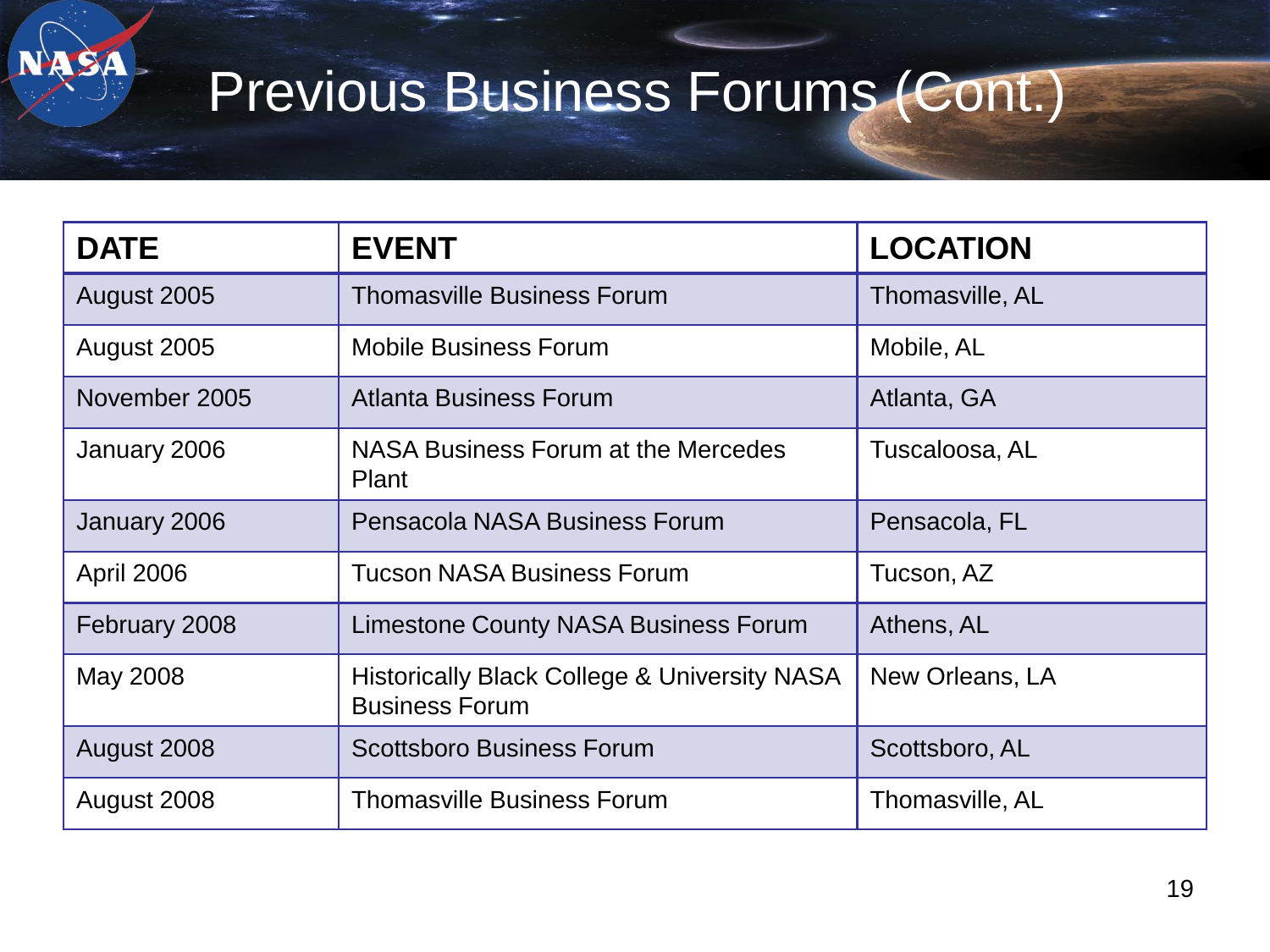### Previous Business Forums (Cont.)

**SA** 

| <b>DATE</b>       | <b>EVENT</b>                            | <b>LOCATION</b> |  |
|-------------------|-----------------------------------------|-----------------|--|
| February 2009     | Northeast Alabama NASA Business Forum   | Gadsden, AL     |  |
| September 2010    | Northeast Alabama Business Forum        | Hanceville, AL  |  |
| May 2012          | Maine Aerospace Alliance Business Forum | Portland, ME    |  |
| September 2013    | <b>Mobile Business Forum</b>            | Mobile, AL      |  |
| August 2014       | <b>Jackson Business Forum</b>           | Jackson, MS     |  |
| <b>April 2015</b> | <b>Montgomery Business Forum</b>        | Montgomery, AL  |  |
| August 2015       | <b>New Orleans Business Forum</b>       | New Orleans, LA |  |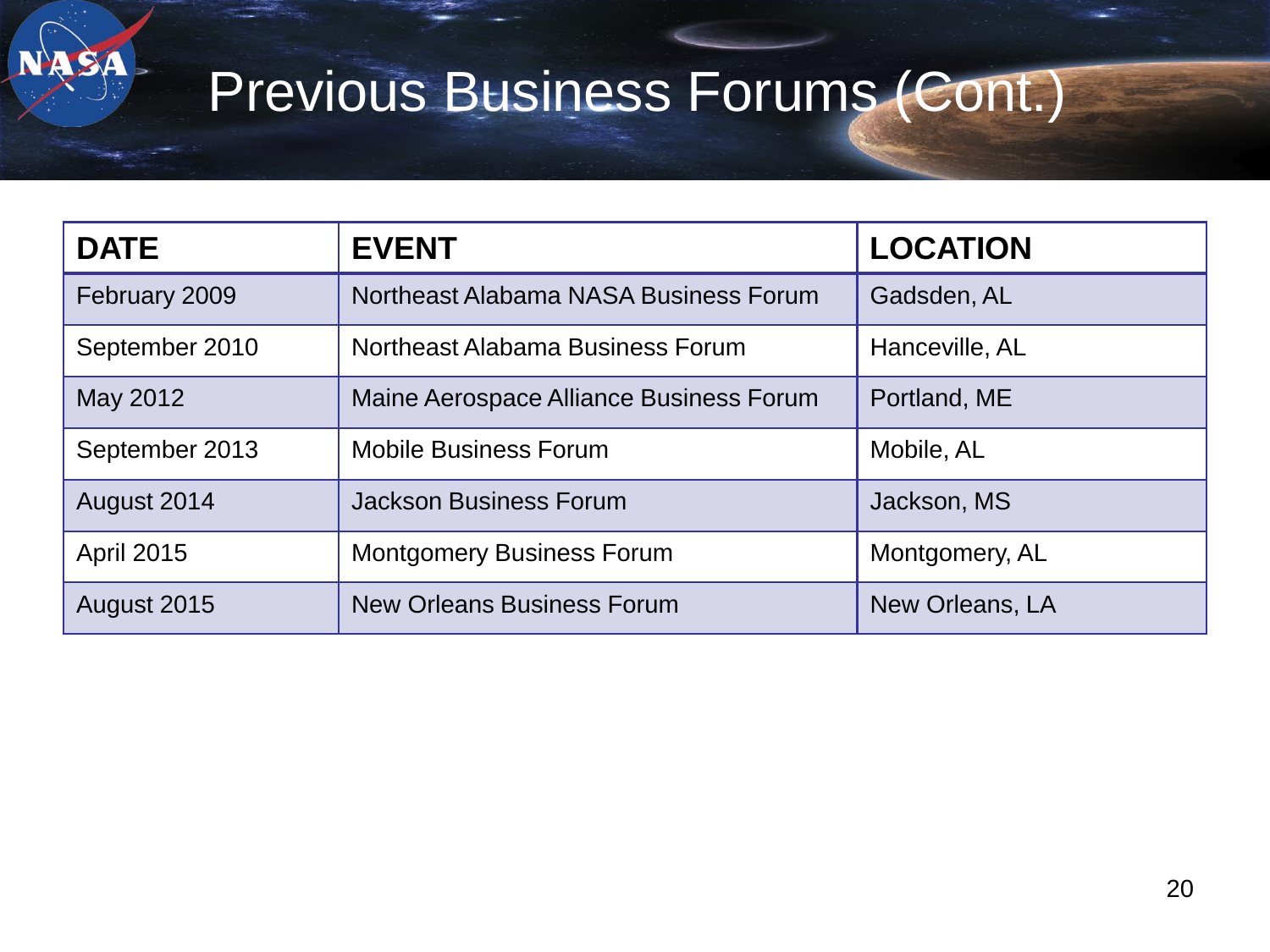#### Planning the Event

- SBS works closely with representative(s) from the MSFC Office of Strategic Analysis & Communications (OSAC) to identify target areas.
- OSAC representative makes contact with representative(s) from the Chamber of Commerce in targeted area to set up telecoms to discuss the concept.
- Chamber of Commerce along with others in target area (e.g., SBDC, PTAC, etc.) take the lead in the planning and coordination of event.
- Once date for the event has been set, bi-weekly telecoms are held to monitor status.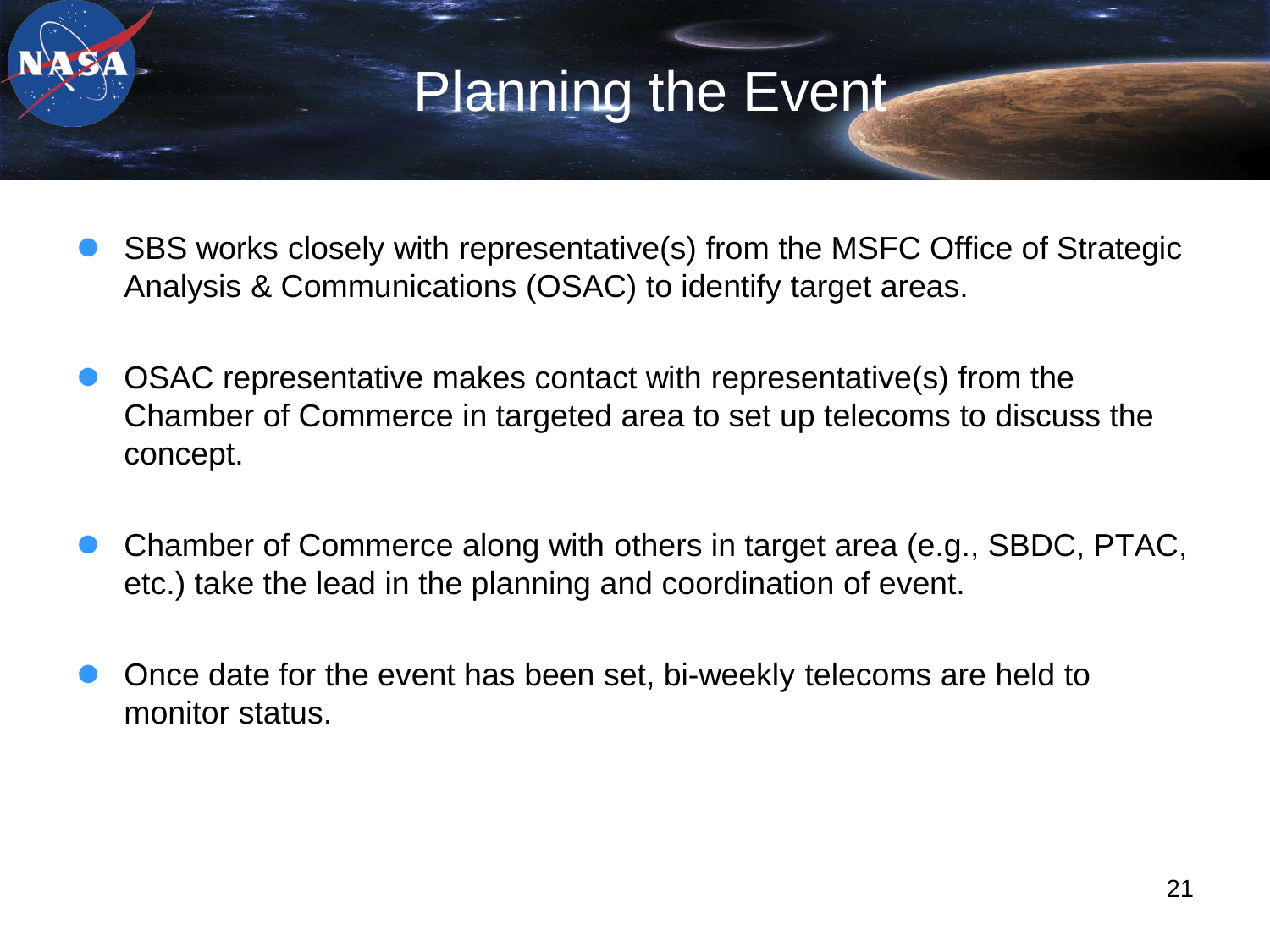# Planning the Event (Cont.)

- MSFC representatives participating in the planning include:
	- $\triangleright$  Academic Affairs Office
	- **▶ OSAC representatives**
	- ▶ SBS and SB Office staff
	- ▶ Selected MSFC Small Business Technical Coordinators (SBTC)
	- ▶ MSFC Small Business Technical Advisor (SBTA)
	- ▶ MSFC Procurement Small Business Action Team (PSBAT) members
	- ▶ Marshall Prime Contractors Supplier Council (MPCSC) Events **Coordinator**
	- ▶ Small Business Executive Leadership Team (SBELT) Events Coordinator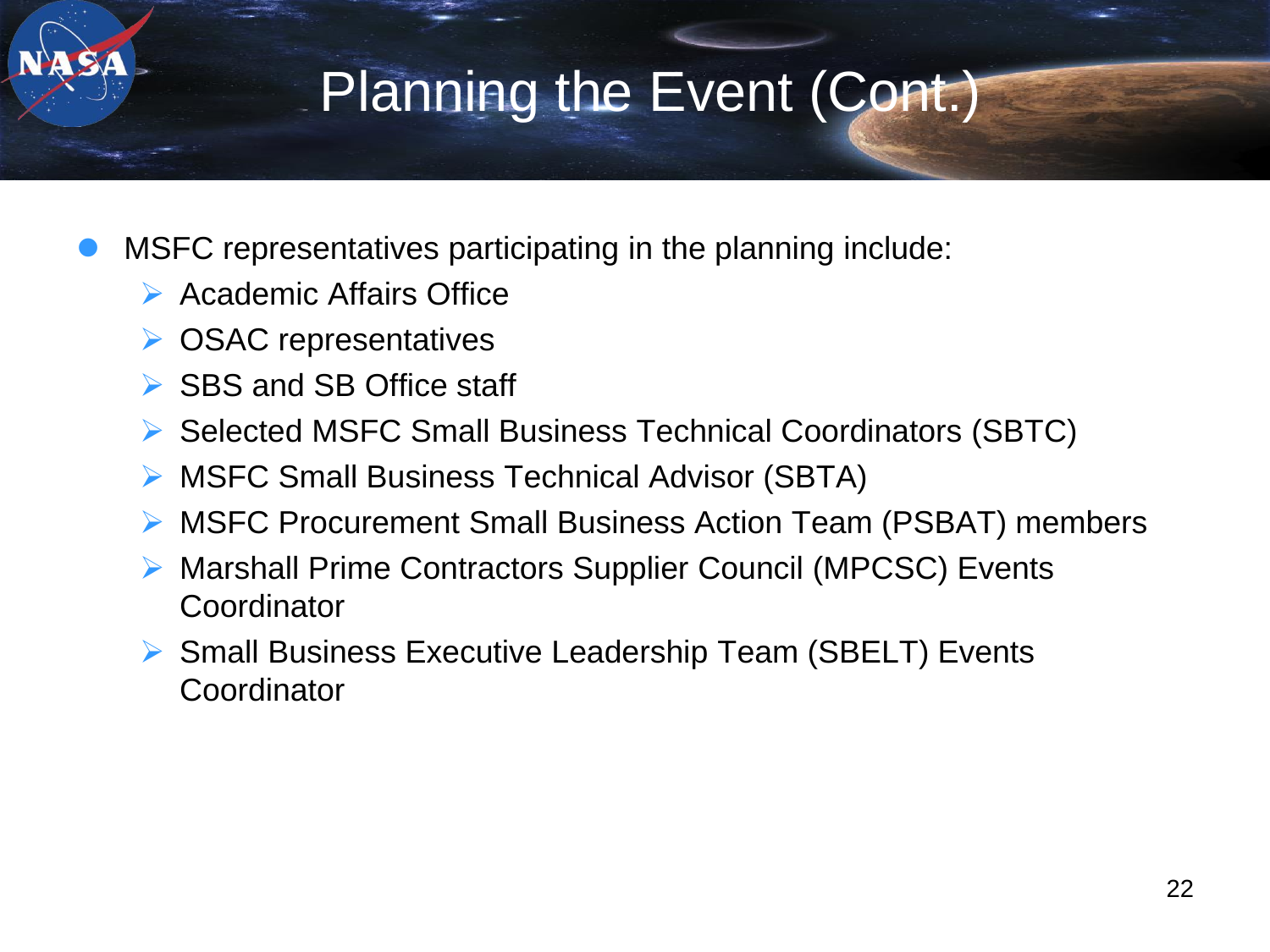

# MSFC Business Forums Planned for FY 2016

| <b>DATE</b>       | <b>EVENT</b>                      | <b>LOCATION</b>                                   |  |
|-------------------|-----------------------------------|---------------------------------------------------|--|
| November 2015     | <b>Mobile Business Forum</b>      | <b>Mobile Convention Center,</b><br>Mobile, AL    |  |
| <b>March 2016</b> | Nashville Business Forum          | TBD<br>Nashville, TN                              |  |
| <b>April 2016</b> | <b>Montgomery Business Forum</b>  | <b>TBD</b><br>Montgomery, AL                      |  |
| May 2016          | <b>Chattanooga Business Forum</b> | University of TN - Chattanooga<br>Chattanooga, TN |  |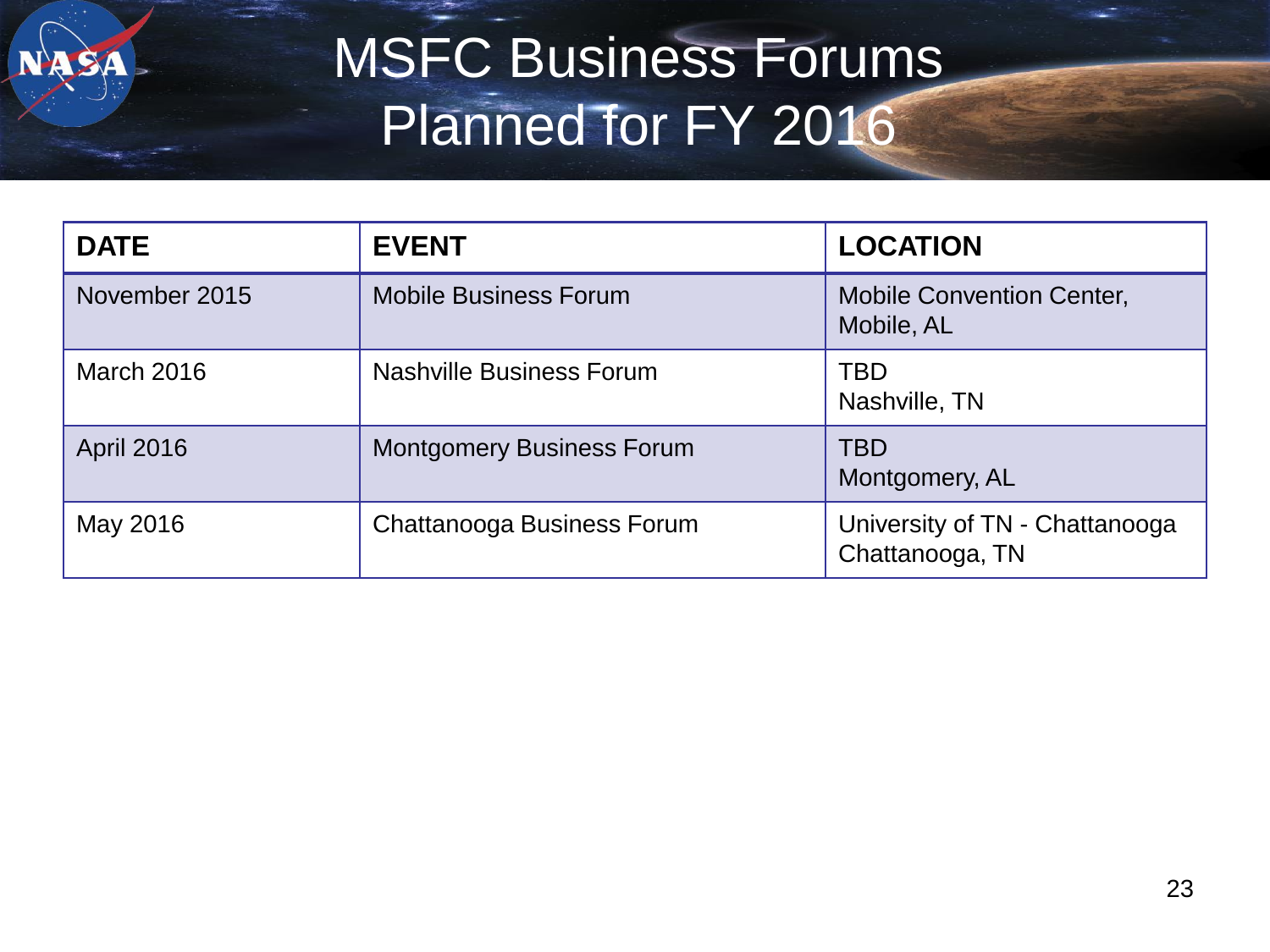# Small Business Chat Sessions

- Collaborate with individual buying groups to:
	- $\triangleright$  Answer questions
	- Discuss issues
	- $\triangleright$  Seek recommendations on how to improve lines of communication between SB Office and buying groups
	- $\triangleright$  Discuss current program challenges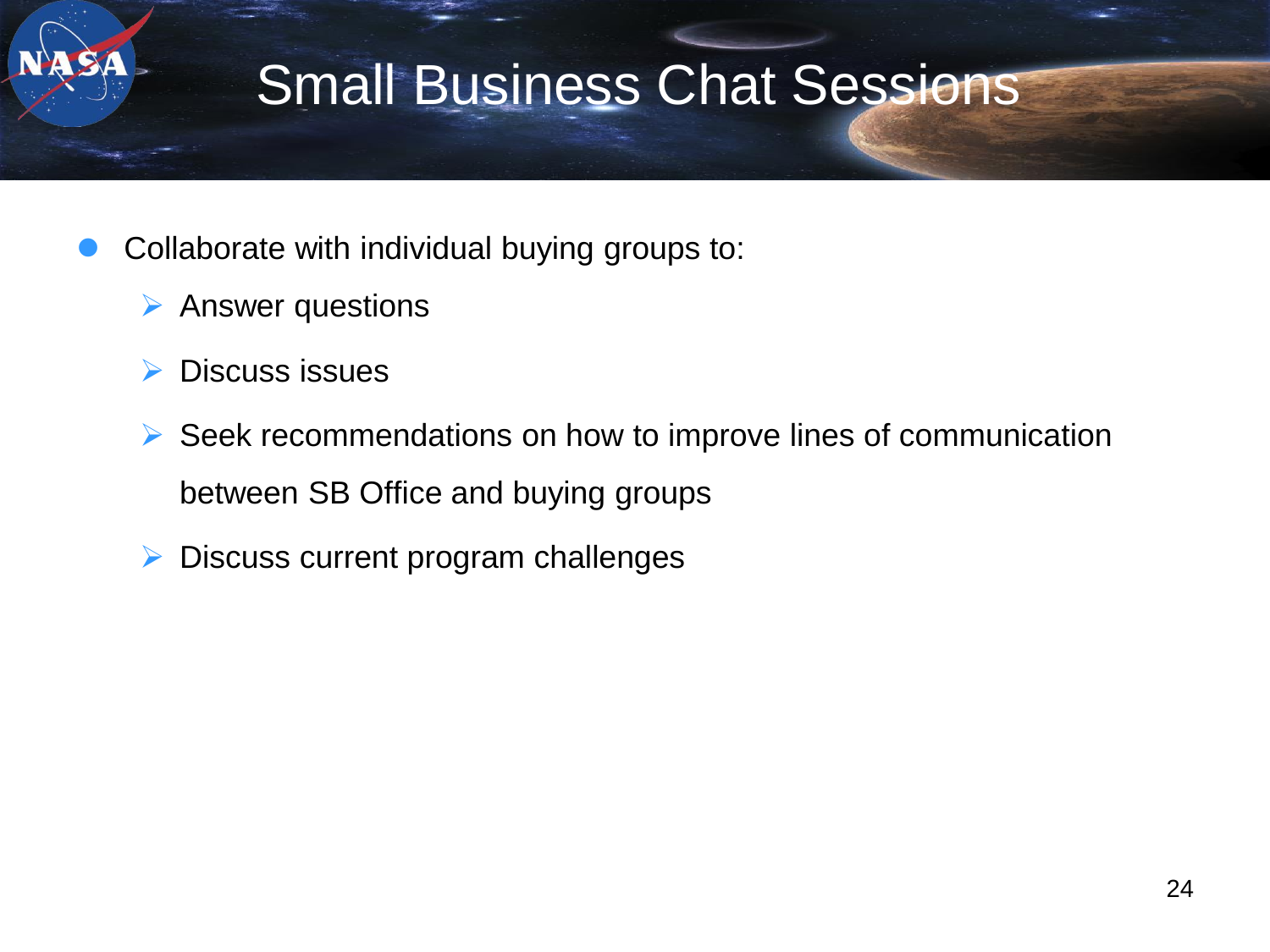# FY 2015 MSFC Small Business Subcontractor Awards

| <b>AWARD</b>                                                     | <b>RECIPIENT</b>                   | <b>NOMINATED BY</b>                         |  |
|------------------------------------------------------------------|------------------------------------|---------------------------------------------|--|
| <b>Small Business Subcontractor</b><br>of the Year               | <b>Willbrook Solutions, Inc.</b>   | <b>Jacobs</b>                               |  |
| <b>Small Business Subcontractor</b><br><b>Excellence Awards:</b> | Arcata Associates, Inc.            | <b>Teledyne Brown Engineering</b><br>(MOI)  |  |
|                                                                  | Certified Manufacturing, Inc.      | The Boeing Company                          |  |
|                                                                  | Emerald City Initiatives, Inc.     | <b>Teledyne Brown Engineering</b><br>(LVSA) |  |
|                                                                  | <b>ICO Rally</b>                   | Aerojet Rocketdyne                          |  |
|                                                                  | <b>Stars and Stripes Aerospace</b> | <b>Orbital ATK</b>                          |  |